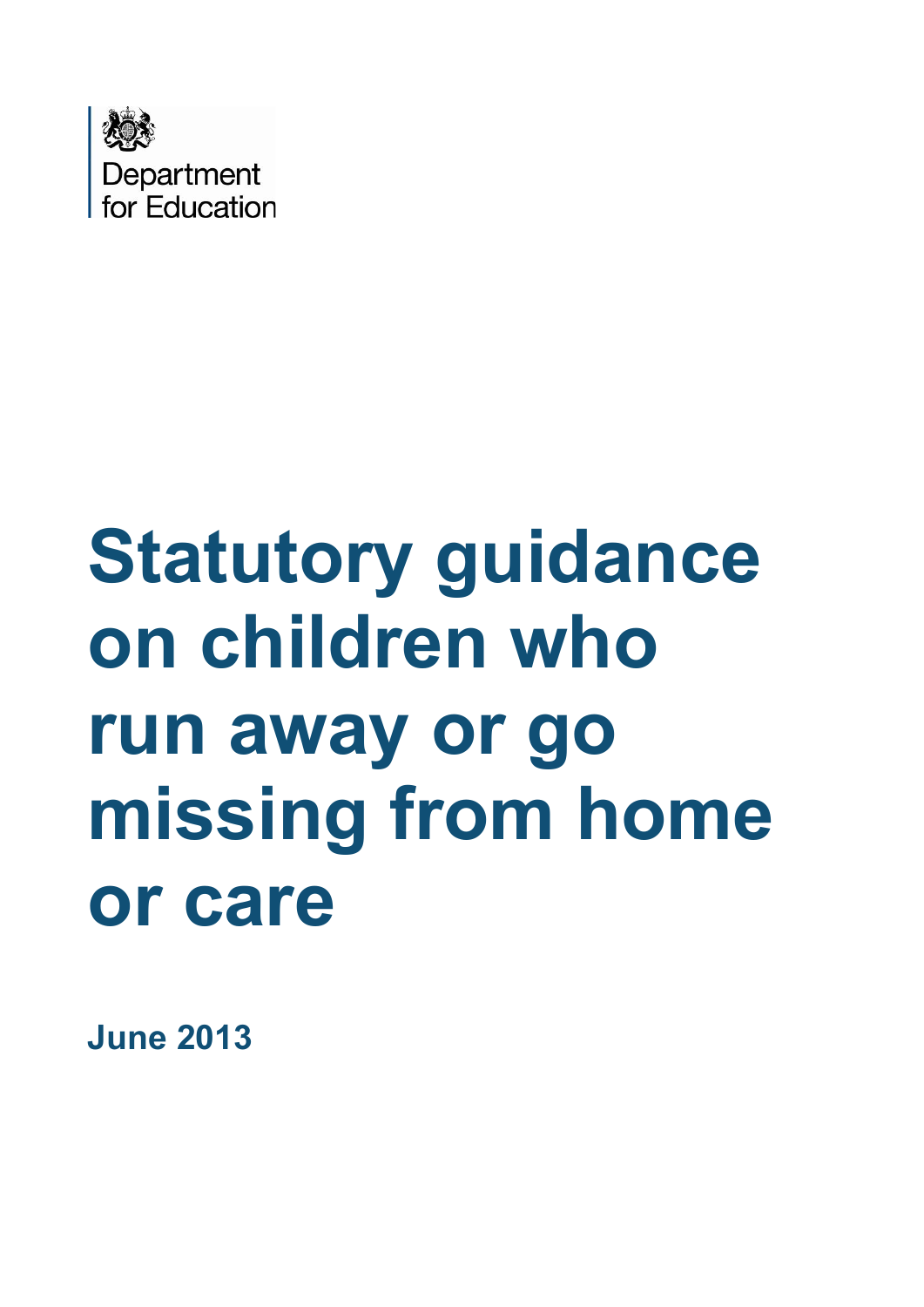# **Contents**

| Introduction                                                                                       | $\overline{4}$ |
|----------------------------------------------------------------------------------------------------|----------------|
| Status of this guidance                                                                            | 5              |
| Who is this guidance for?                                                                          | 5              |
| <b>Definitions</b>                                                                                 | 5              |
| Strategic Planning and Role of Organisations                                                       | $\overline{7}$ |
| Local authorities                                                                                  | $\overline{7}$ |
| Local Safeguarding Children Boards (LSCBs)                                                         | 8              |
| Runaway and Missing From Home and Care Protocol (RMFHC Protocol)                                   | 8              |
| Runaway and Missing From Home and Care Protocol (RMFHC Protocol) – Looked<br><b>After Children</b> | 10             |
| Collecting and sharing data on children who go missing                                             | 10             |
| Additional responsibilities regarding Looked After Children                                        | 11             |
| When children in care are missing or absent                                                        | 11             |
| Access to helplines and emergency accommodation                                                    | 11             |
| 16 and 17 year olds                                                                                | 12             |
| Role of the Police                                                                                 | 12             |
| <b>High Risk</b>                                                                                   | 12             |
| <b>Medium Risk</b>                                                                                 | 13             |
| When a child is found - Safe and well checks                                                       | 13             |
| When a child is found - Independent Return Interview                                               | 14             |
| Children who repeatedly run away and go missing                                                    | 15             |
| <b>Voluntary sector</b>                                                                            | 16             |
| Additional actions for looked after children who are missing or absent                             | 16             |
| Before a looked after child runs away                                                              | 16             |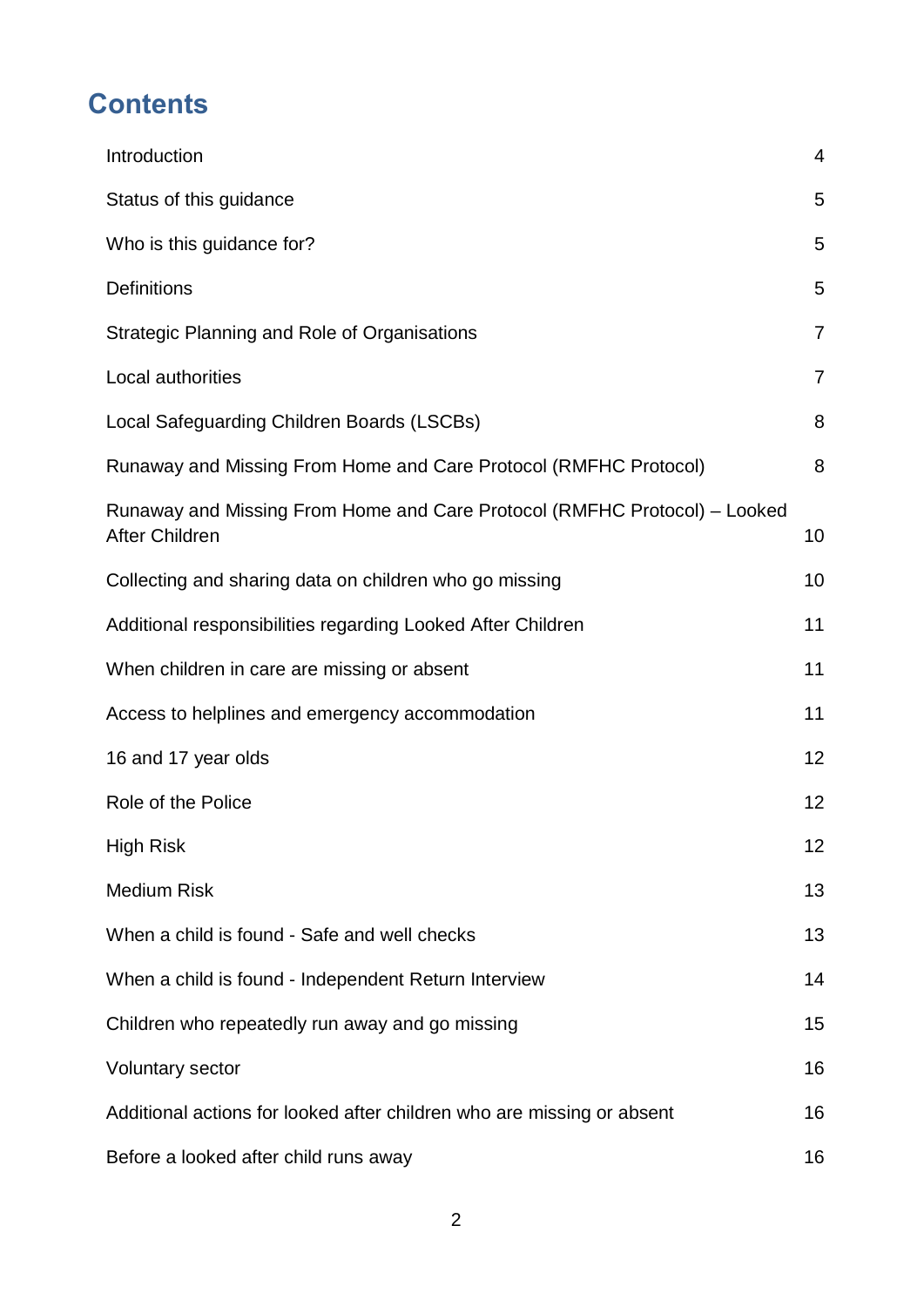|         | <b>Care Planning and Review</b>                                | 17 |
|---------|----------------------------------------------------------------|----|
|         | Out of Area Placements                                         | 17 |
|         | Children's home's staff and foster carers                      | 18 |
|         | National Minimum Standards - Looked After Children             | 18 |
|         | <b>Care Leavers</b>                                            | 19 |
|         | When a looked after child runs away                            | 19 |
|         | Role of the Police                                             | 20 |
|         | When a looked after child is found                             | 20 |
|         | Return to placement - Looked After Children                    | 20 |
|         | Looked After Children Who May Have Been Trafficked From Abroad | 21 |
| Annex A |                                                                | 23 |
|         | <b>Checklist for local authorities</b>                         | 23 |
| Annex B |                                                                | 24 |
|         | Associated resources                                           | 24 |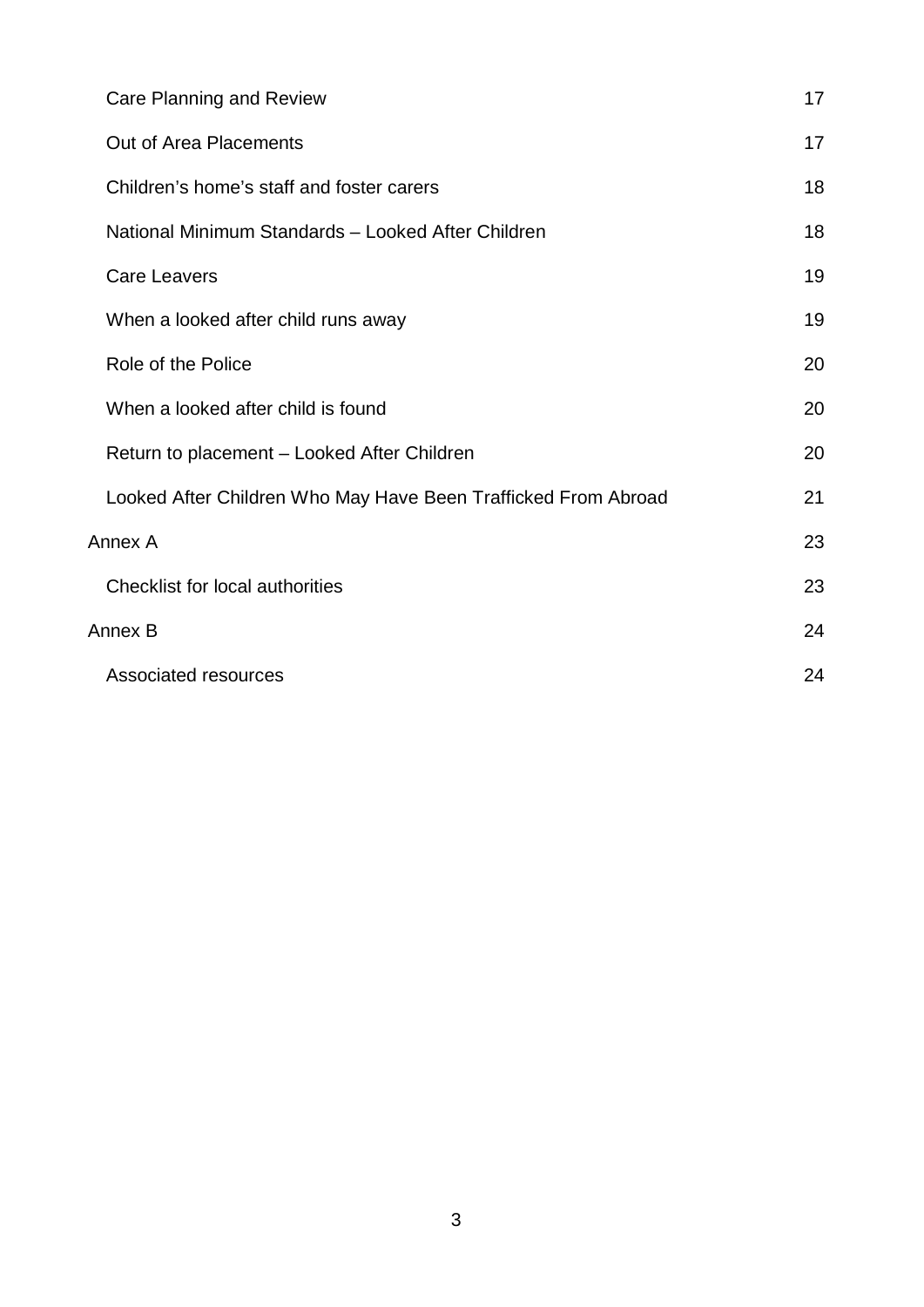# <span id="page-3-0"></span>**Introduction**

- 1. Safeguarding and promoting the welfare of children is a key duty on local authorities. Children running away and going missing from home or care is a safeguarding issue. There are no exact figures for the number of children who run away, but estimates suggest that the figure is in the region of [1](#page-3-1)00,000<sup>1</sup> missing per year. It is thought that approximately  $25<sup>2</sup>$  $25<sup>2</sup>$  per cent of children and young people that go missing are at risk of serious harm. There are particular concerns about the links between children running away and the risks of sexual exploitation. Studies in 2012 by the Child Exploitation and Online Protection Centre (CEOP), the University of Bedfordshire and the Office of the Children's Commissioner (OCC) found that child sexual exploitation is much more prevalent than previously thought.
- 2. Looked after children missing from their placements are particularly vulnerable. In 2012, two reports highlighted that many of these children were not being effectively safeguarded: the Joint All Party Parliamentary Group (APPG) Inquiry on Children Who Go Missing from Care and the accelerated report of the OCC's ongoing inquiry into Child Sexual Exploitation in Gangs and Groups. Key issues were that:
	- children in residential care are at particular risk of going missing and vulnerable to sexual and other exploitation; and
	- Local Safeguarding Children Boards have an important role to play in monitoring and interrogating data on children who go missing.
- 3. The Ofsted report 'Missing Children' published in February 2013 on local authority work in relation to children missing from home and care highlighted a number of concerns. These are that:
	- **F** risk management plans for individual looked after children are often not developed or acted on;
	- placement instability was a key feature of looked after children who ran away;
	- **•** reports about looked after children missing from their care placement are not routinely provided to senior managers in local authorities; and
	- there is little evidence that safe and well checks or return interviews are taking place.

 $\overline{a}$ 

<span id="page-3-1"></span><sup>&</sup>lt;sup>1</sup> Still Running 3 (2011) [http://makerunawayssafe.org.uk/campaign-stories/still-running](http://makerunawayssafe.org.uk/campaign-stories/still-running-young-runaways-danger-england-and-uk)[young-runaways-danger-england-and-uk](http://makerunawayssafe.org.uk/campaign-stories/still-running-young-runaways-danger-england-and-uk)

<span id="page-3-2"></span> $2$  ibid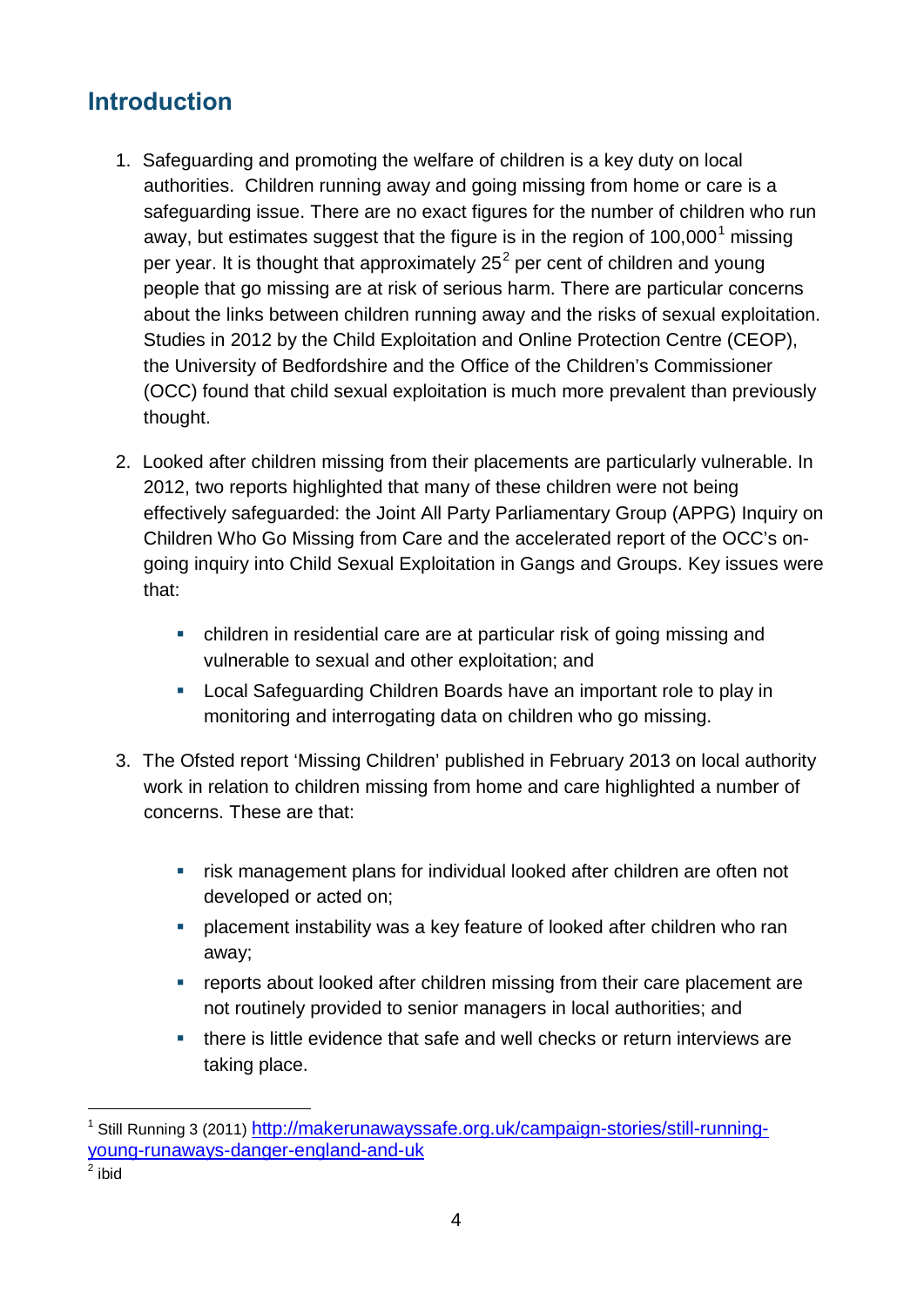4. This guidance replaces the Statutory Guidance issued in 2009, in line with changes in evidence, policy and the statutory framework covering looked after children.

### <span id="page-4-0"></span>**Status of this guidance**

- 5. This guidance is issued under Section 7 of the Local Authority Social Services Act 1970 which requires local authorities in exercising their social services functions, to act under the general guidance of the Secretary of State. This guidance should be complied with by local authorities when exercising these functions, unless local circumstances indicate exceptional reasons that justify a variation.
- 6. It also complements:
	- Working Together to Safeguard Children and related statutory guidance (2013)
	- the Missing Children and Adults strategy (2011)
	- Safeguarding Children and Young People from Sexual Exploitation (2009)
	- the Tackling child sexual exploitation action plan (2011); and
	- the Children Act 1989 guidance and regulations volumes on care planning and review

### <span id="page-4-1"></span>**Who is this guidance for?**

7. The guidance is addressed to Chief Executives, Directors of Children's Services and Lead Members for Children's Services. Local Safeguarding Children Boards (LSCB) Chairs, senior managers within organisations (including police, health and schools) that provide services for children and families, as well as social care professionals, health and education practitioners and those who care for looked after children. Police forces should read this document in conjunction with the Association of Chief Police Officers (ACPO) guidance on Missing Persons.

### <span id="page-4-2"></span>**Definitions**

8. *Child /Young person*: For the purposes of this document a child or young person is someone under the age of 18. Care leavers cover young people from aged 16-24.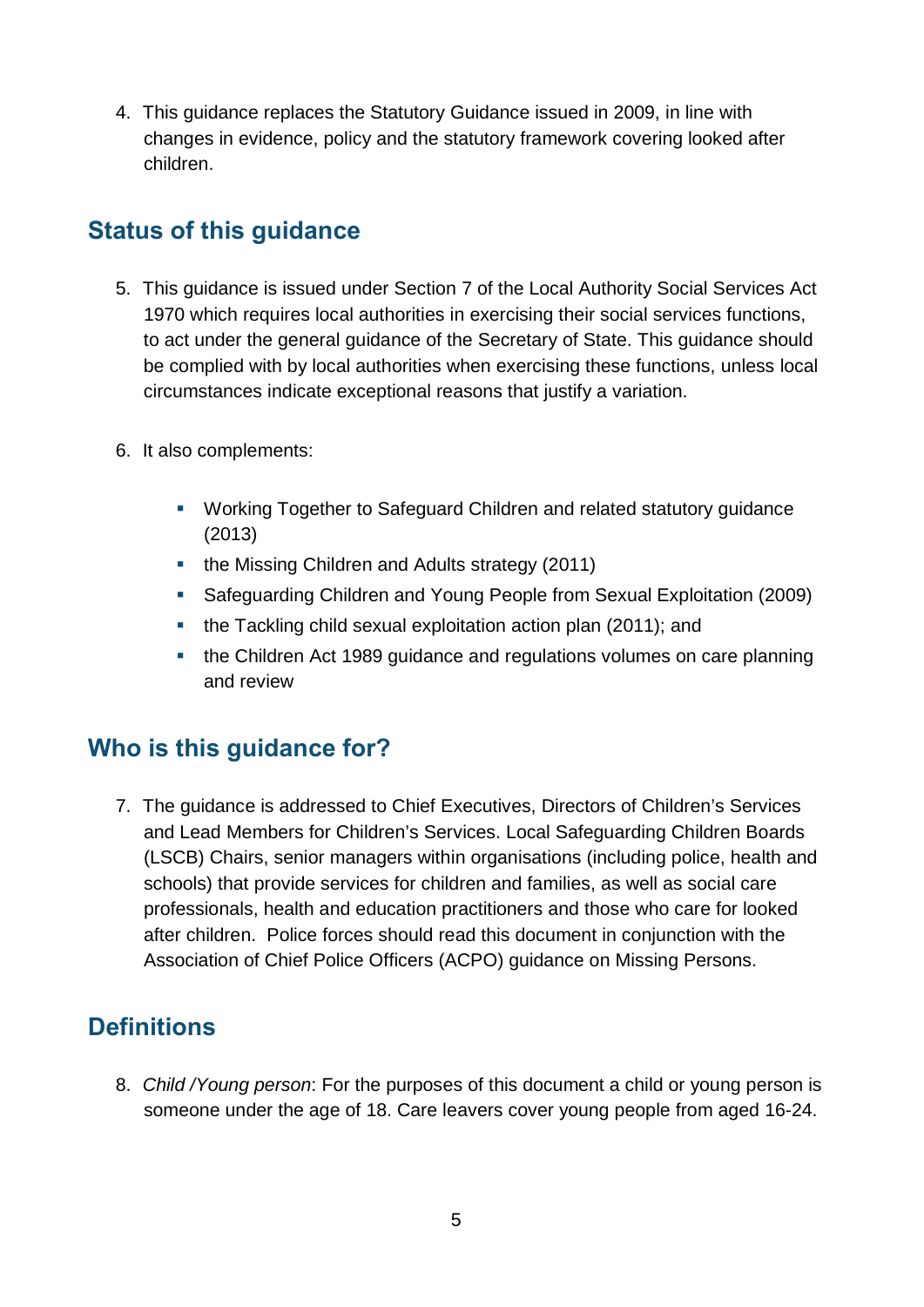- 9. *Young runaway*: A child or young person under the age of 18 who has run away from their home or placement, or feels they have been forced or lured to leave, or whose whereabouts is unknown.
- 10.*Missing child/Young person*: A young runaway reported as missing to the police by his family or carers.
- 11.*Responsible local authority*: the authority that is responsible for the young person's care and care planning.
- 12.*Host local authority*: The authority in which the young person is placed when placed out of the responsible authority's area.
- 13.Since April 2013 police forces have been rolling out new definitions of 'missing' and 'absent' in relation to children/ young people and adults reported as missing to the police. These are:
	- *Missing*: Anyone whose whereabouts cannot be established and where the circumstances are out of character or the context suggests the person may be subject of crime or at risk of harm to themselves or another'; and
	- *Absent*: 'A person is not at a place where they are expected or required to be'.
- 14.The police classification of a person as 'missing' or 'absent' will be based on ongoing risk assessment. Guidance on how police forces will apply new definitions to children was issued by ACPO in April 2013.
- 15.Paragraph 28 below explains how local protocols for safeguarding young runaways or children missing from home or care should reflect these new police definitions and what safeguards should be put in place to identify children, classified either as 'missing' or 'absent', who are at risk of significant harm.
- 16.*Looked after child missing from their placement:* Where a looked after child is missing from their placement, and his/her whereabouts are not known and/or the child is known or suspected to be at risk considered to be at risk they should be reported to the police as missing and a record of this should be made.
- 17.*Looked after children absent from their placement without authorisation:* Where a looked after child is not in their placement as agreed, their whereabouts are known and they are not at risk, carers/local authorities need to record as absent without authorisation from their placement.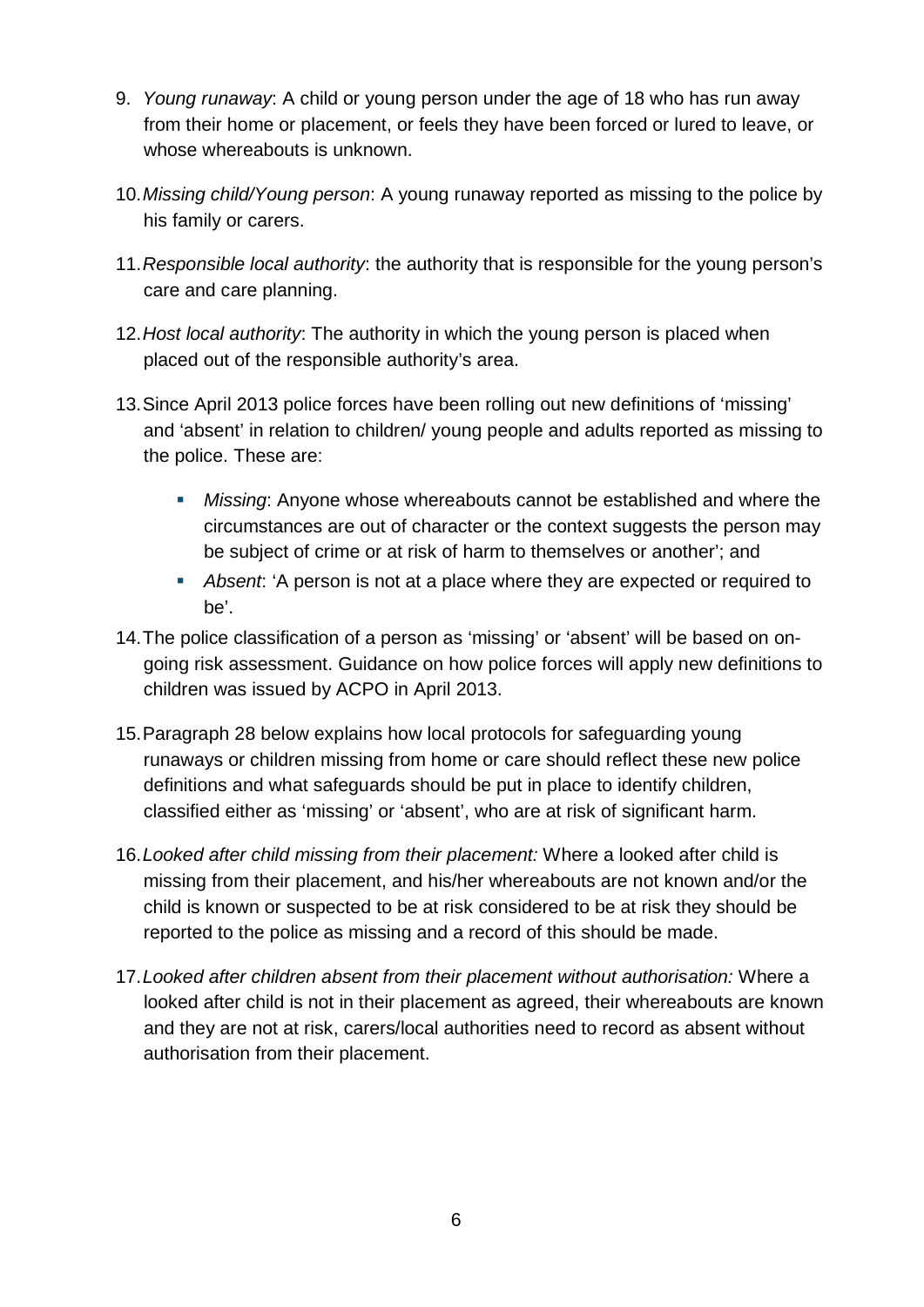# <span id="page-6-0"></span>**Strategic Planning and Role of Organisations**

18.Safeguarding and promoting the welfare of children requires effective joint-working between agencies and professionals. The specific responsibilities of organisations are set out below.

# <span id="page-6-1"></span>**Local authorities**

- 19.Section 13 of the Children Act 2004 requires local authorities and other named statutory partners<sup>[3](#page-6-2)</sup> to make arrangements to ensure that their functions are discharged with a view to safeguarding and promoting the welfare of children. Local authorities are required to set up a Local Safeguarding Children Board (LSCB) to coordinate the effectiveness of arrangements to safeguard and promote the welfare of children and young people in that area. Local authorities have a duty to safeguard children and therefore play a leading role within their LSCB.
- 20.As part of the framework to safeguard children, individual local authorities and police forces should have an agreed set of Runaway and Missing from Home or Care protocols. (See Paragraph 28)
- 21. There should be a named senior manager within local authority children's service departments responsible for taking the lead on monitoring policies and performance relating to children and young people who go missing from home or care.
- 22.Local authorities should collect data on children reported missing from care, unauthorised absences from care placements, and other relevant data and should regularly analyse this in order to map problems and patterns. This should include identifying patterns of sexual and other exploitation. The results should be reported to Lead Members. (*Note for national data collection purposes only the authority responsible for a looked after child that is missing should include that child as missing in returns to the Department for Education*.)
- 23.When analysing trends and patterns in relation to children in care who runaway particular attention should be paid to repeat 'missing 'and 'absent' episodes and unauthorised absences from care placements. Authorities need to be alert to the risk of sexual exploitation or involvement in drugs, gangs or criminal activity, trafficking and aware of local "hot spots" as well as concerns about any individuals to whom children runaway to be with.

<span id="page-6-2"></span> $3^{3}$  19 Section 13 of the Children Act 2004 http://www.legislation.gov.uk/ukpga/2004/31/section/13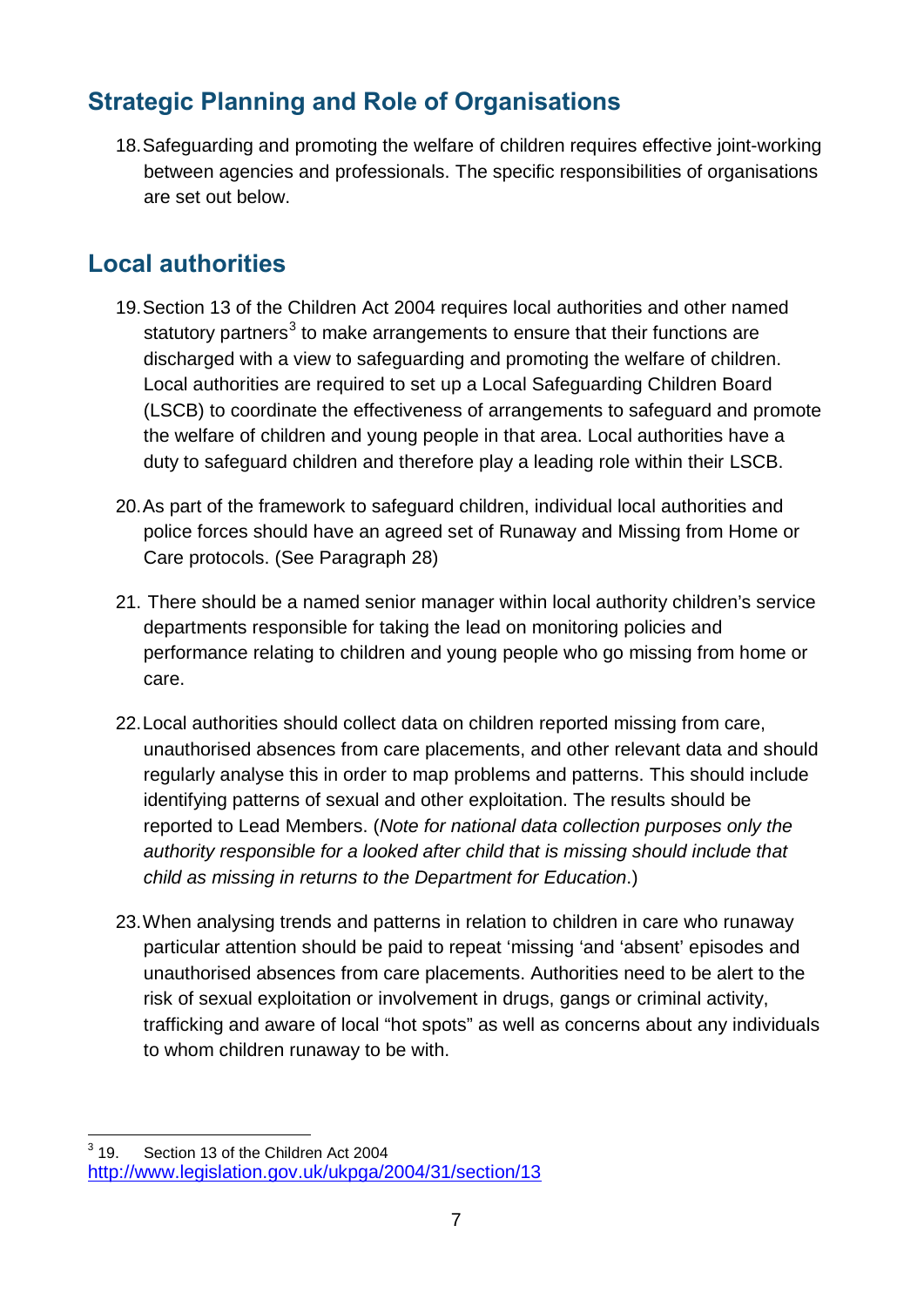- 24.Local authorities should also consider the 'hidden missing', who are children who have not been reported missing to the police, but have come to an agency's attention from having accessed other services. There may also be trafficked children who may not have previously come to the attention of children's services or the police. The OCC report (see Paragraph 2) highlights that children from black and minority ethnic groups, and children that go missing from education are less likely to be reported as missing. Local authorities and the police should be proactive in places where they believe under reporting may be more likely because of the relationships some communities, or individuals, have with the statutory sector.
- 25.Local authorities have safeguarding duties in relation to children missing from home and should work with the police to risk assess cases of children missing or absent from home and analyse data for patterns that indicate particular concerns and risks.

### <span id="page-7-0"></span>**Local Safeguarding Children Boards (LSCBs)**

- 26.The functions of an LSCB are set out in primary legislation (Sections 14 and 14A of the Children Act 2004) and regulations (Local Safeguarding Children Regulations 2006, SI 2006/90). The core objectives of the LSCB are: to coordinate what is done by each person or body represented on the Board for the purposes of safeguarding and promoting the welfare of children in the area; and to ensure the effectiveness of what is done by each such person or body for that purpose.
- 27.LSCBs should, as a minimum, assess the effectiveness of help being provided to children and families; assess whether LSCB partners are fulfilling their statutory obligations (as set out in chapter 2 of Working Together to Safeguard Children 2013); quality assure practice, including through joint audits of case files involving practitioners and identifying lessons to be learned; and monitor and evaluate the effectiveness of training, including multi agency training, to safeguard and promote the welfare of children. In doing this they should give due consideration to the safeguarding needs of children and young people who are at risk because they are missing from home/ vulnerable because they are missing from home.

### <span id="page-7-1"></span>**Runaway and Missing From Home and Care Protocol (RMFHC Protocol)**

28.Local authorities should have an agreed protocol for children and young people who run away or go missing in their area and, when appropriate, agreed protocols with neighbouring authorities or administrations. The protocols should be agreed and reviewed regularly with all agencies and be scrutinised by the LSCB. Police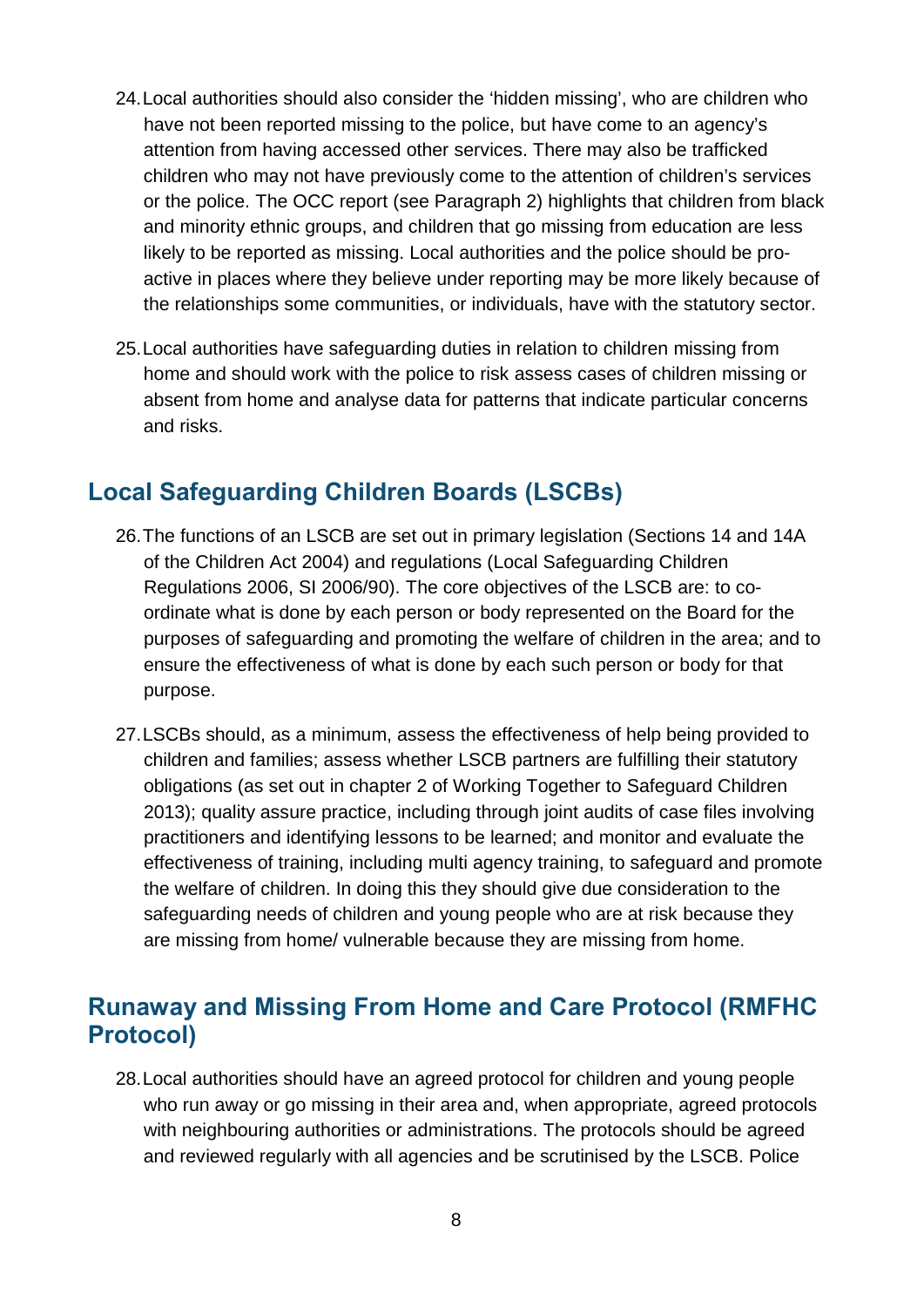force operational areas often cover more than a single local authority area. RMFHC protocols should therefore be agreed by agencies on a regional/subregional basis to ensure a consistent approach is taken to safeguard children and young people. The protocols should include:

- an agreed list of measures to ensure that missing and absent definitions are applied to children with due consideration given to their age, vulnerability and developmental factors, in particular providing further explanations on what constitutes 'established whereabouts' and 'out of character' as in the police definition of 'missing person';
- **an agreed inter-agency framework for assessing and classifying the degree** of risk when a child goes missing from home or care, when a child is absent without authorisation or when a missing child comes to agency notice;
- guidance on what responses different agencies will offer in relation to each degree of risk;
- details of what assessments will be carried out following missing and absent episodes, particularly assessments under S17 and S47 of the Children Act 1989 and how this information should be shared;
- details of the lead person in the local authority responsible for young runaways;
- details of arrangements in the local police force to analyse and co-ordinate responses to missing children – each police force should have a missing persons co-ordinator or equivalent post;
- details of how safe and well checks are conducted;
- arrangements for independent return interviews and details of when a return interview will be offered to young runaways;
- **•** which agencies offer 'Independent Return Interviews';
- arrangements for information sharing between the local authority, the police and other agencies;
- arrangements for information sharing between different local authorities in case of a child running away to another area
- details of preventative approaches to avoid further instances of running away;
- which agencies will support the family while the child is missing and after they return;
- agreed safeguards for runaways, missing and absent children aimed at identifying children who are at risk of significant harm, particular looking at the length of the missing episode, frequency of running away, risk factors, family history of the child and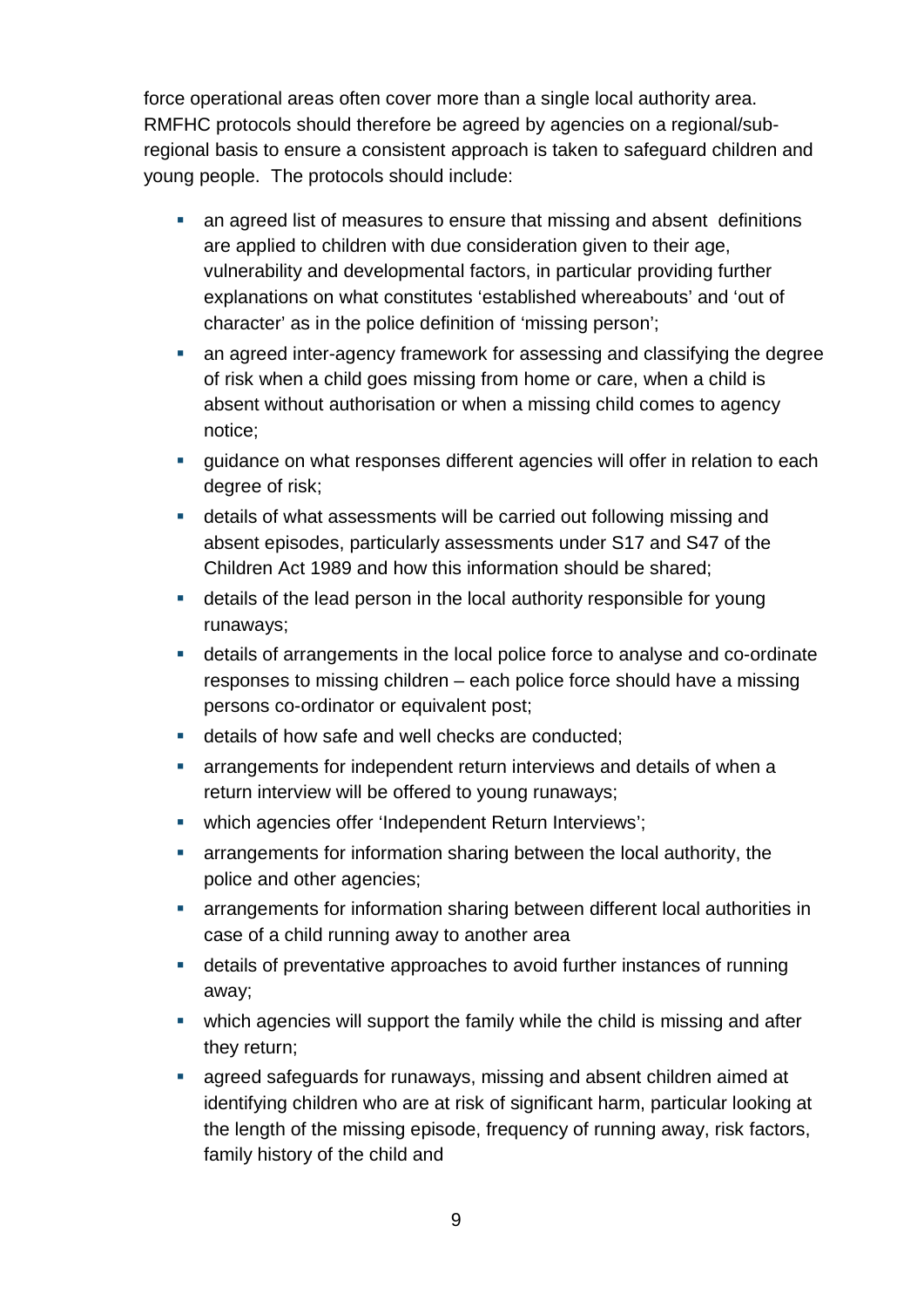details of data to be analysed on a regular basis, arrangements and frequency for data monitoring by LSCB and partners.

#### <span id="page-9-0"></span>**Runaway and Missing From Home and Care Protocol (RMFHC Protocol) – Looked After Children**

- 29.In addition, for children and young people who are looked after, the RMFHC protocols should also include:
	- **EXECT** appropriate responses to children going missing or absent from their placement, including an assessment of risk, the actions to undertake and arrangements for making reports to the police, when looked after children and are thought to be missing;
	- **a** agreed local authority reporting and recording systems on missing and absent episodes including children placed in other local authority areas;
	- details of any agencies providing independent advocacy services to looked after children;
	- arrangements to monitor outcomes and analysis any patterns of child sexual exploitation including those placed in the area by other local authorities; and,
	- arrangements that ensure return interviews take place within an appropriate timescale by a suitably experienced individual.

### <span id="page-9-1"></span>**Collecting and sharing data on children who go missing**

- 30.Early and effective sharing of information between professionals and local agencies is essential for the identification of patterns of behaviour. This may be used to identify areas of concern for an individual child, or to identify 'hotspots' of activity in a local area.
- 31. Data about children and young people who go missing from home or care should be included in regular reports to Council members, especially to the Lead Member for Children's Services and in reports by the local authority to the LSCB.
- 32.This will help authorities to identify risks in their area, such as exploitation, gangs or crime related activity that might not be apparent. It will also help identify trends, for example, whether children are going missing from a particular children's home or other patterns across the local authority.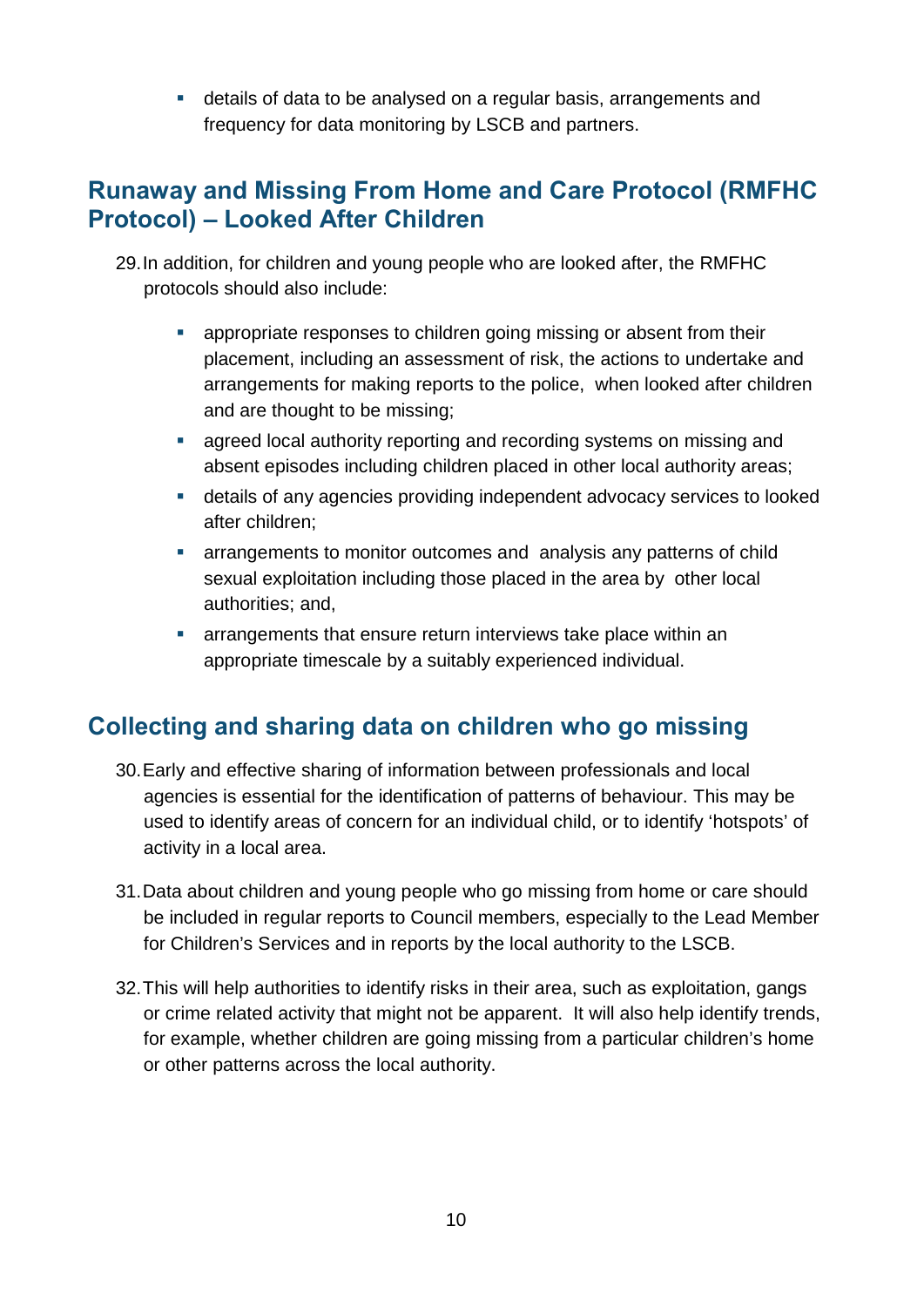# <span id="page-10-0"></span>**Additional responsibilities regarding Looked After Children**

33.Local authorities must ensure that incidents are appropriately risk assessed, and record all incidents of looked after children who are absent without authorisation. All incidents of missing or absence that are reported to the police must also be collected and submitted by the local authority to the Department for Education as part of the annual SSDA903 data collection. (See Paragraph 22 about reporting this information to Lead Members)

#### <span id="page-10-1"></span>**When children in care are missing or absent**

34.Even with strong systems and services that minimise the likelihood of young people running away, some young people will still feel that they have to run. In all circumstances local safeguarding procedures should be followed as set out in the local RMFHC protocol. If there is concern that the child may be at risk if returned home, the child should be referred to children's services' social care to assess their needs and make appropriate arrangements for their accommodation.

### <span id="page-10-2"></span>**Access to helplines and emergency accommodation**

- 35.While a child has run away or is missing from home they should be able to easily access support services, such as help lines or emergency accommodation. Support should also be made available to families to help them understand why the child has run away and how they can support them on their return.
- 36.It is important that emergency accommodation can be accessed directly at any time of the day or night. Bed and breakfast (B&B) accommodation is not an appropriate place for any child or young person under the age of 18 and should only be used in exceptional circumstances.
- 37. The police have powers to take immediate action to protect a child<sup>[4](#page-10-3)</sup>. Should it be necessary to take the child into police protection, the child must be moved as soon as possible into local authority accommodation. The local authority should consider what type of accommodation is appropriate in each individual case. It is important that young people are not placed in accommodation that leaves them vulnerable to exploitation or trafficking.

<span id="page-10-3"></span> $\overline{a}$ <sup>4</sup> Section 46 of the 1989 Act<http://www.legislation.gov.uk/ukpga/1989/41/part/V>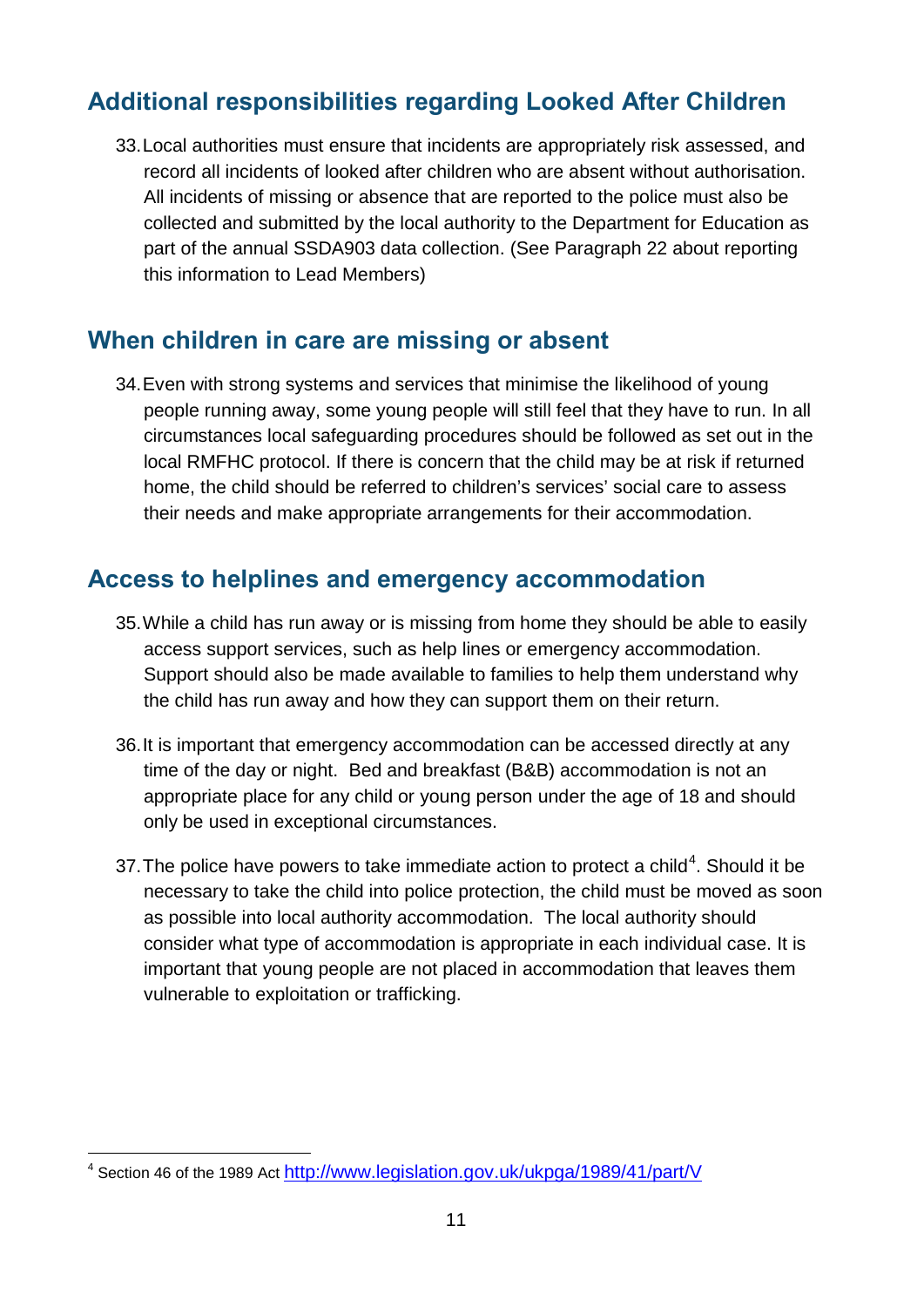# <span id="page-11-0"></span>**16 and 17 year olds**

- 38.When a 16 or 17 year old runs away or goes missing they are no less vulnerable than younger children and are equally at risk, particularly of sexual exploitations or involvement with gangs.
- 39.When a 16 -17 year old presents as homeless, local authority children's services must assess their needs as for any other child. Where this assessment indicates that the child requires accommodation, they will become looked after.
- 40.The accommodation provided must be suitable; risk assessed; and considers the sustainability of the placement as well as meeting the full range of a child's needs. Young people who have run away and are at risk of homelessness may be placed in supported accommodation, with the provision of specialist support, for example, for those who may have been sexually exploited.
- 41. In April 2010 the Government issued statutory guidance<sup>[5](#page-11-3)</sup> to children's services authorities and local housing authorities about their duties under Part 3 of the Children Act 1989 and Part 7 of the Housing Act 1996 to secure or provide accommodation for homeless 16 and 17 year olds.

### <span id="page-11-1"></span>**Role of the Police**

42.The police will prioritise all incidents of missing children as medium or high risk. Where a child is recorded as being absent, the details will be recorded by the police, who will also agree review times and any on-going actions with person reporting.

# <span id="page-11-2"></span>**High Risk**

- 43."High Risk" is a risk that is immediate and there are substantial grounds for believing that the subject is in danger through their own vulnerability; or may have been the victim of a serious crime; or the risk posed is immediate and there are substantial grounds for believing that the public is in danger.
- 44.This category requires the immediate deployment of police resources. ACPO guidance makes clear that a member of the senior management team or similar command level must be involved in the examination of initial enquiry lines and approval of appropriate staffing levels. Such cases should lead to the appointment

<span id="page-11-3"></span> $\overline{a}$  $<sup>5</sup>$  Provision of Accommodation for 16 and 17 year old young people who may be homeless and/or require</sup> accommodation

[https://www.gov.uk/government/uploads/system/uploads/attachment\\_data/file/8260/Provi](https://www.gov.uk/government/uploads/system/uploads/attachment_data/file/8260/Provision_20of_20accommodation.pdf) [sion\\_20of\\_20accommodation.pdf](https://www.gov.uk/government/uploads/system/uploads/attachment_data/file/8260/Provision_20of_20accommodation.pdf)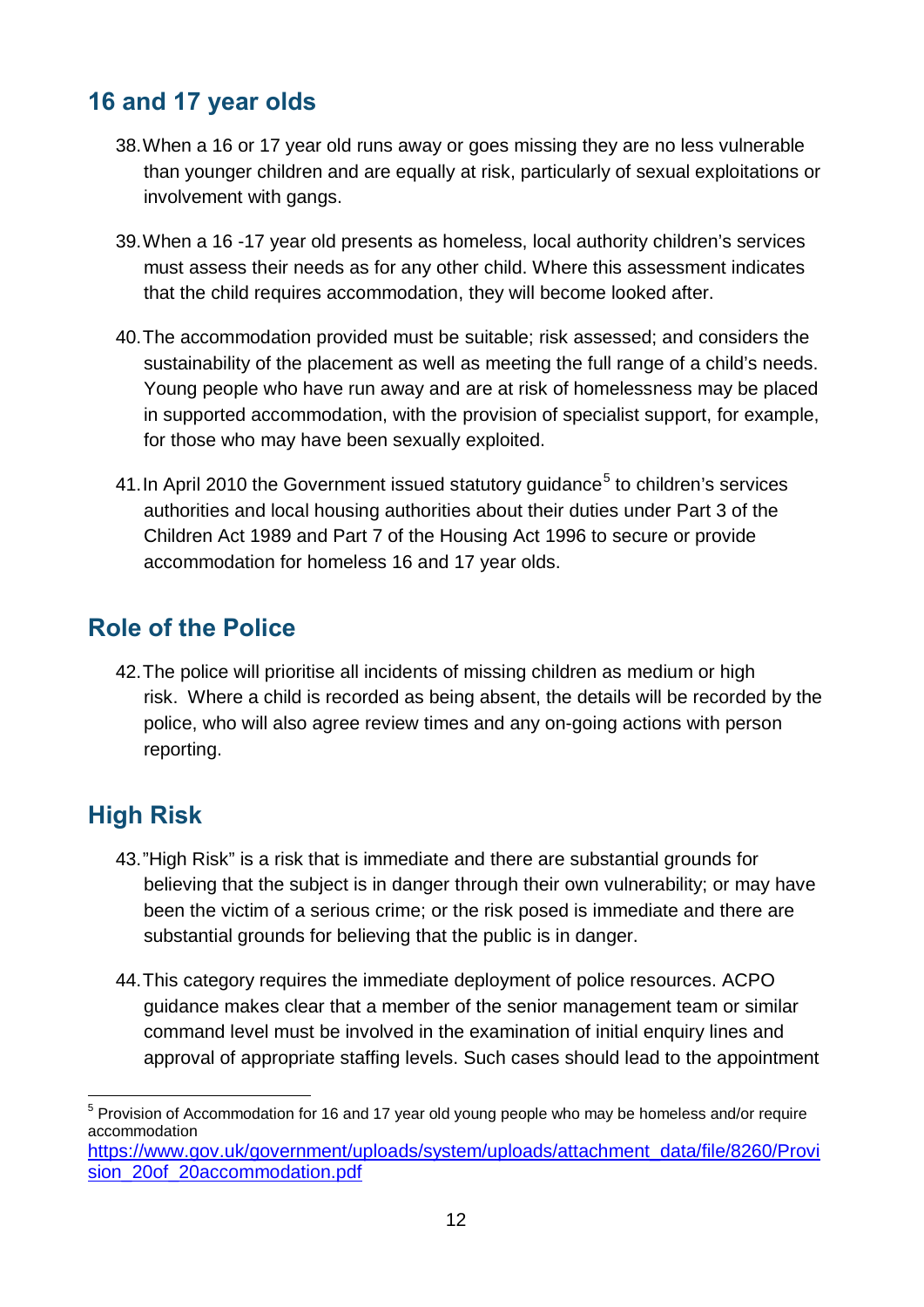of an Investigating Officer and possibly a Senior Investigating Officer and a Police Search Advisor (PolSA). There should be a press/media strategy and/or close contact with outside agencies. Family support should be put in place. The UK Missing Persons Bureau should be notified of the case immediately. CEOP and Children's Services should also be notified.

### <span id="page-12-0"></span>**Medium Risk**

45.In this case the risk posed is likely to place the subject in danger or they are a threat to themselves or others. This category requires an active and measured response by police and other agencies in order to trace the missing person and support the person reporting. This will involve a proactive investigation and search in accordance with the circumstances to locate the missing child as soon as possible.

#### <span id="page-12-1"></span>**When a child is found - Safe and well checks**

- 46.Safe and well checks are carried out by the police as soon as possible after the child has returned. Their purpose is to check for any indications that the child has suffered harm, where and with whom they have been, and to give them an opportunity to disclose any offending by or against them. Further guidance is available in the ACPO guidance on Missing People.<sup>[6](#page-12-2)</sup>
- 47.Where a child goes missing frequently, it may not be practicable for the police to see them every time they return. In these cases a reasonable decision should be taken in agreement between the police and the child's parent or carer with regard to the frequency of such checks bearing in mind the established link between frequent missing episodes and serious harm, which could include gang involvement, forced marriage, bullying or sexual exploitation.
- 48.The assessment of whether a child might run away again should be based on information about:
	- their individual circumstances, including family circumstances;
	- $\blacksquare$  their motivation for running away;
	- their potential destinations and associates;
	- their recent pattern of absences ;
	- **the circumstances in which the child was found or returned: and**

<span id="page-12-2"></span> $\overline{a}$ <sup>6</sup> <http://www.acpo.police.uk/documents/crime/2011/201103CRIIMP02.pdf>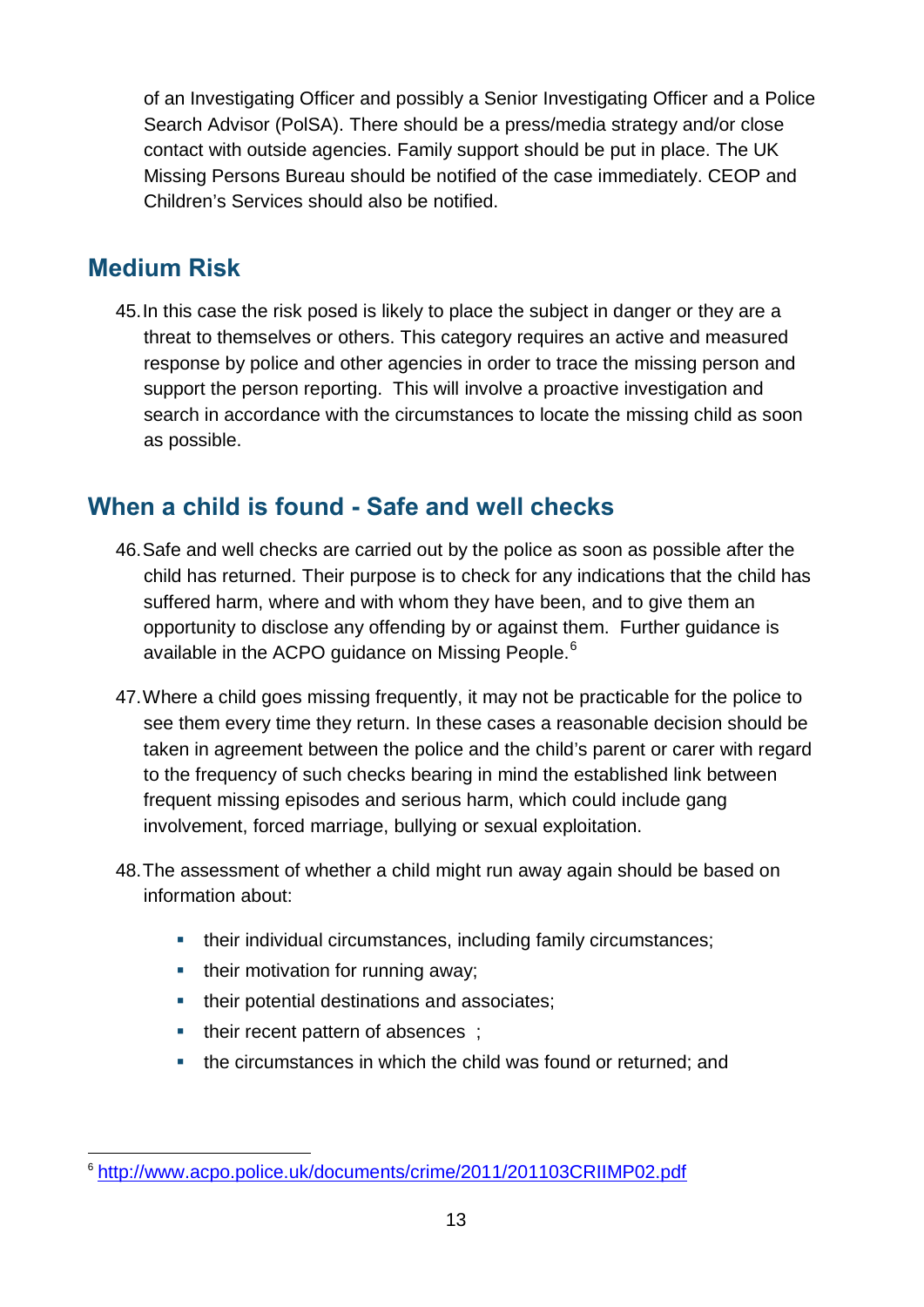their individual characteristics and risk factors such as whether a child has learning difficulties, mental health issues, depression and other vulnerabilities.

# <span id="page-13-0"></span>**When a child is found - Independent Return Interview**

- 49.This is an in-depth interview and is best carried out by an independent person who is trained to carry out these interviews and is able to follow-up any actions that emerge. Children sometimes need to build up trust with a person before they will discuss in depth the reasons why they ran away. The responsible local authority should ensure the return interview takes place, working closely with the host authority where appropriate.
- 50.Where a looked after child has run away they should have the opportunity to talk, before they return to their placement, to a person who is independent of their placement about the reasons they went missing. The child should be offered the option of speaking to an independent representative or advocate.
- 51.The interview and actions that follow from it should:
	- $\blacksquare$  identify and deal with any harm the child has suffered including harm that might not have already been disclosed as part of the 'Safe and Well check' – either before they ran away or whilst missing.
	- understand and try to address the reasons why the child ran away.
	- help the child feel 'safe' / understand that they have options, to prevent repeat instances of them running away
	- **•** provide them with information on how to stay safe if they choose to run away again, including helpline numbers.
- 52.Contact should be made with the child within 72 hours of them being located or returning from absence, to arrange an Independent Return Interview in a neutral place where they feel safe. It is especially important that this Interview takes place when a child:
	- has been reported missing on two or more occasions;
	- **EXTERN IS frequently absent without authorisation**
	- has been hurt or harmed while they have been missing
	- **EXECT** is at known or suspected risk of sexual exploitation or trafficking;
	- **EXTERN** is at known or suspected risk of involvement in criminal activity or drugs
	- **has contact with persons posing risk to children; and/or**
	- has been engaged (or is believed to have engaged) in criminal activities during their absence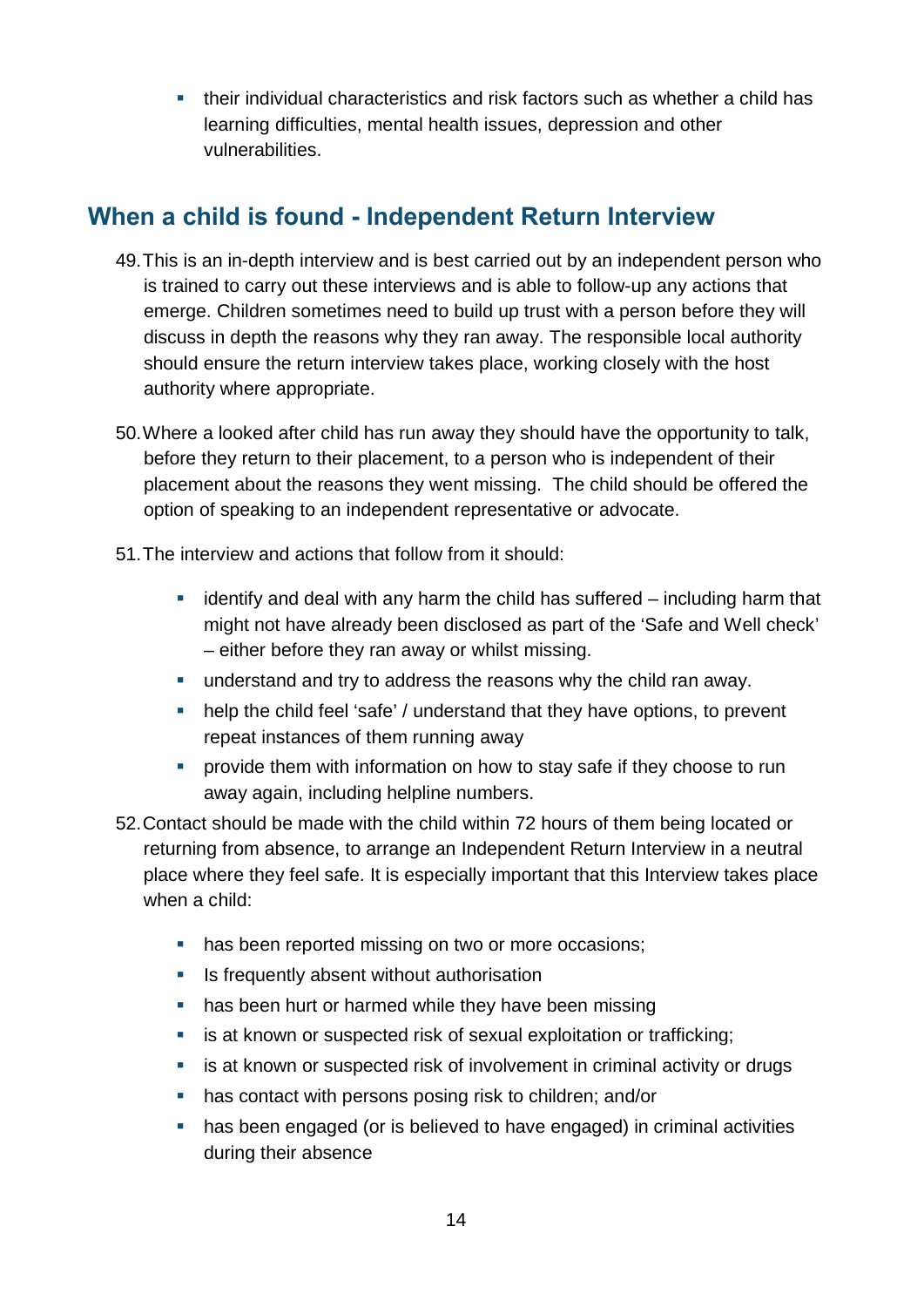- 53.Following the Safe and Well Check and Independent Return Interview, local authority children's services, police and voluntary services should work together:
	- to build up a comprehensive picture of why the child went missing;
	- what happened while they were missing;
	- who they were missing with and where they were found; and,
	- what support they require upon returning home in accordance with the 'Working Together' guidance.

Where children refuse to engage with the interviewer, parents and carers should be offered the opportunity to provide any relevant information and intelligence they may be aware of. This should help to prevent further instances of the child running away and identify early the support needed for them.

54.When children missing from home are located but have not been reported missing to the police by their families, parents and carers should be encouraged to report any future episodes of running away. This may require particular work in some communities, for example those with high levels of gang crime. Local authorities should be more pro-active and seriously consider investigating further to identify early any safeguarding concerns, or whether the child and their family need further support.

# <span id="page-14-0"></span>**Children who repeatedly run away and go missing**

- 55.Repeat episodes of a child going missing can indicate sexual exploitation; repeatedly going missing should not be viewed as a normal pattern of behaviour. In addition to strategies and issues already highlighted, the following should also be considered when dealing with this specific group.
- 56.If a child is known to be a repeat runaway or they have run away at least twice, local authorities should ensure a discussion is held, either with the child, their family or both, to offer further support and guidance.
- 57.There may be local organisations in the area that can provide repeat runaways with an opportunity to talk about their reasons for running away, and can link runaways and their families with longer-term help if appropriate. Local authorities should work with organisations that provide these services in their area.
- 58.To reduce repeat running away and improve the longer-term safety of these children and young people, local authorities may want to provide:
	- better access and timely independent return interviews, particularly for the most vulnerable; and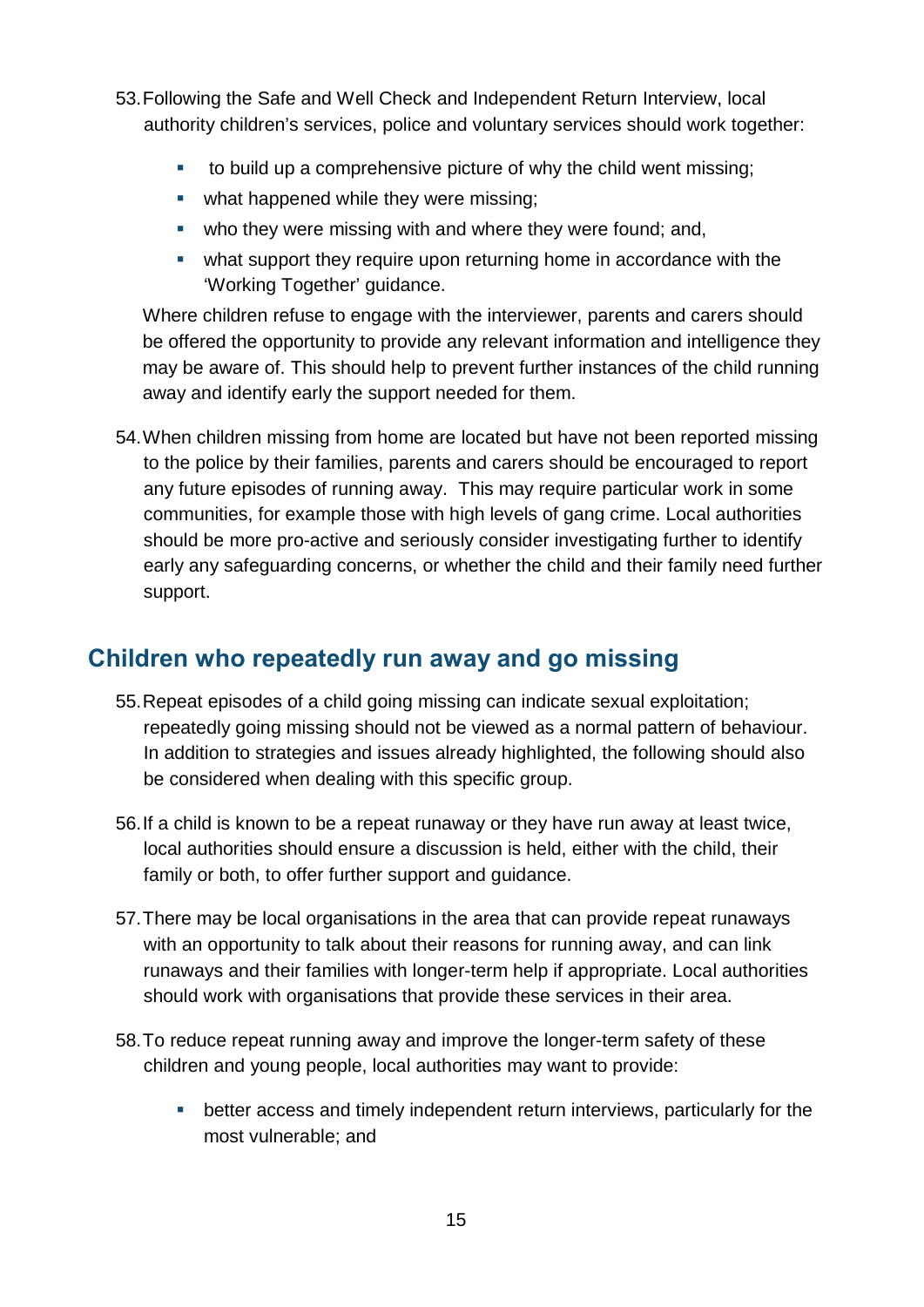- **•** better access to support whilst a young person is away, which may come from the voluntary sector.
- 59.If a child continually runs away actions following earlier incidents need reviewing and alternative strategies considered.

#### <span id="page-15-0"></span>**Voluntary sector**

60.Those working in the voluntary sector, as well as youth workers working in both the statutory and voluntary services, are experienced in building trusted relationships with children and young people. Their projects can often provide a range of other services such as family mediation and specialist support to parents (for example, PACE offers specialist support to parents of sexually exploited children). They can also help play a part in engaging with children to develop a support package to meet their needs if they are at risk of running away again.

#### <span id="page-15-1"></span>**Additional actions for looked after children who are missing or absent**

- 61.Looked after children are particularly vulnerable. Though the number of looked after children going missing or absent is a small percentage of the overall number of children that go missing, it is disproportionately high compared with the children's population as a whole.
- 62.Further responsibilities on local authorities for looked after children are detailed below.

# <span id="page-15-2"></span>**Before a looked after child runs away**

- 63.Local authorities have a duty to place a looked after child in the most appropriate placement to safeguard the child and minimise the risk of the child running away. The care plan should include details of the arrangements that will need to be in place to keep the child safe and minimise the risk of the child going missing from their placement.
- 64.Any decision to place a child at distance should be based on an assessment of the child's needs including their need to be effectively safeguarded. Evidence suggests that distance from home, family and friends is a key factor for looked after children running away.
- 65.Listening to a child is an important factor in protecting and minimising the chances of a child running away. The Children's Rights Director (2012) reported that "one of the major influences of them running away is having a sense that they are not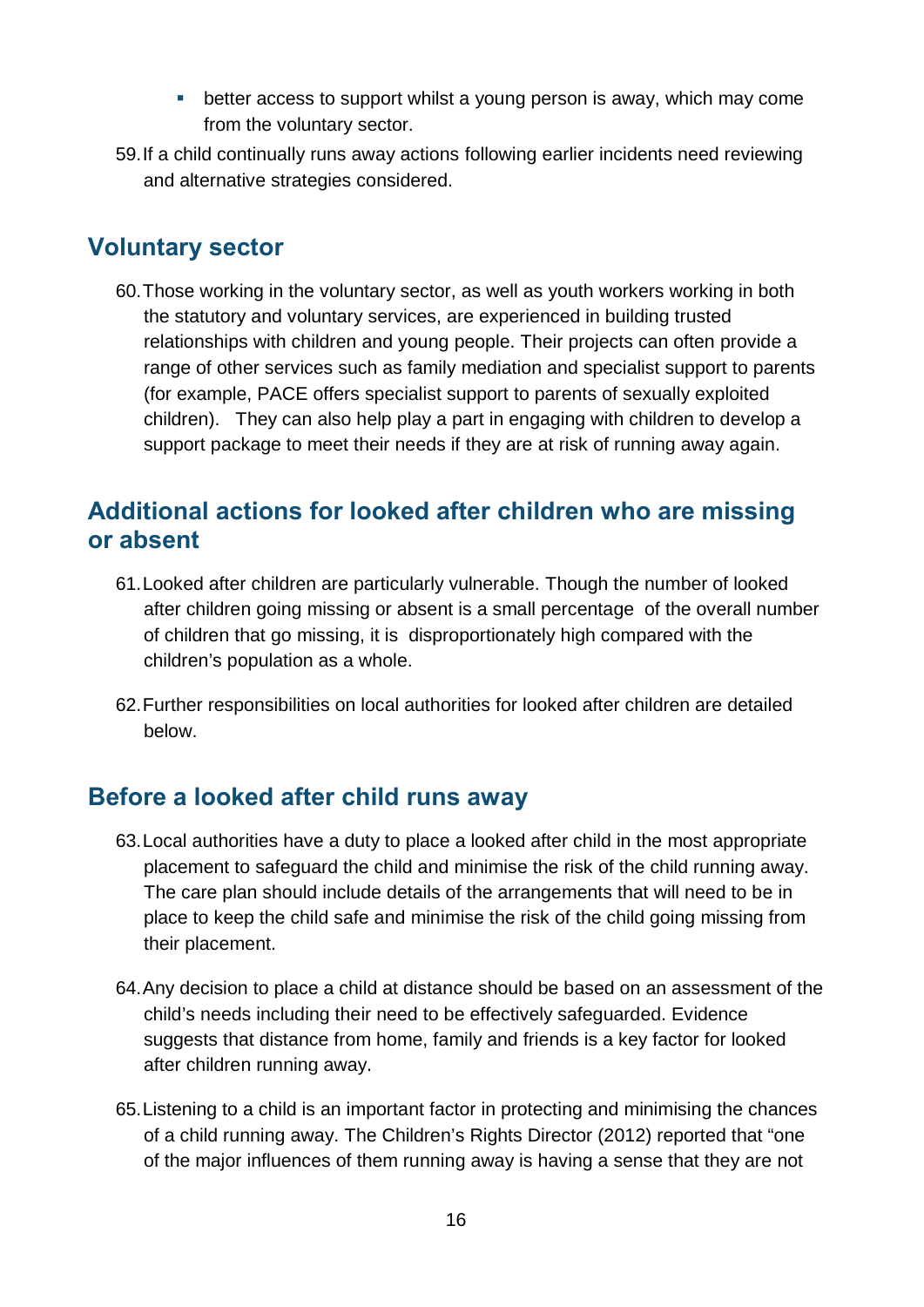being listened to and taken seriously", particularly about placement decisions and moves. All looked after children should be informed about their right to be supported by an independent advocate.

#### <span id="page-16-0"></span>**Care Planning and Review**

- 66.Care plans should include a detailed assessment of the child's needs including the need for the provision of an appropriate placement that offers protection from harm. Where a child goes missing from a placement, a statutory review of their care plan can provide an opportunity to check that it addresses the reasons for an absence. The review should result in the development of a strategy to minimise a repeat of the missing episode. In particular any issues relating to the vulnerability of the child to sexual exploitation, trafficking or crime/gang involvement should be identified and actions to address these needs and ensure the child is kept safe clearly set out in the care plan. The police and other relevant agencies should be given the opportunity to contribute to the review.
- 67.Where a child already has an established pattern of running away, the care plan should include a strategy about keeping the child safe and minimising the likelihood of the child running away in the future. This should be discussed and agreed as far as possible with the child and with the child's carers and should include detailed information about the responsibilities of all services, the child's parents and other adults involved in the family network. Independent Reviewing Officers (IROs) should be informed about missing/ absent episodes and they should address these in statutory reviews.

### <span id="page-16-1"></span>**Out of Area Placements**

- 68.When a child is placed out of their local authority area, the responsible authority must make sure that the child has access to the services they need. Notification of the placement must be made to the host authority and other specified services.
- 69.If children placed out of their local authority run away, the local RMFHC protocol should be followed, in addition to complying with other processes that are specified in the policy of the responsible local authority. It is possible that the child will return to the area of the responsible authority so it is essential that liaison between the police and professionals in both authorities is well managed and coordinated. A notification process for missing/ absent episodes should be agreed between responsible and host local authorities.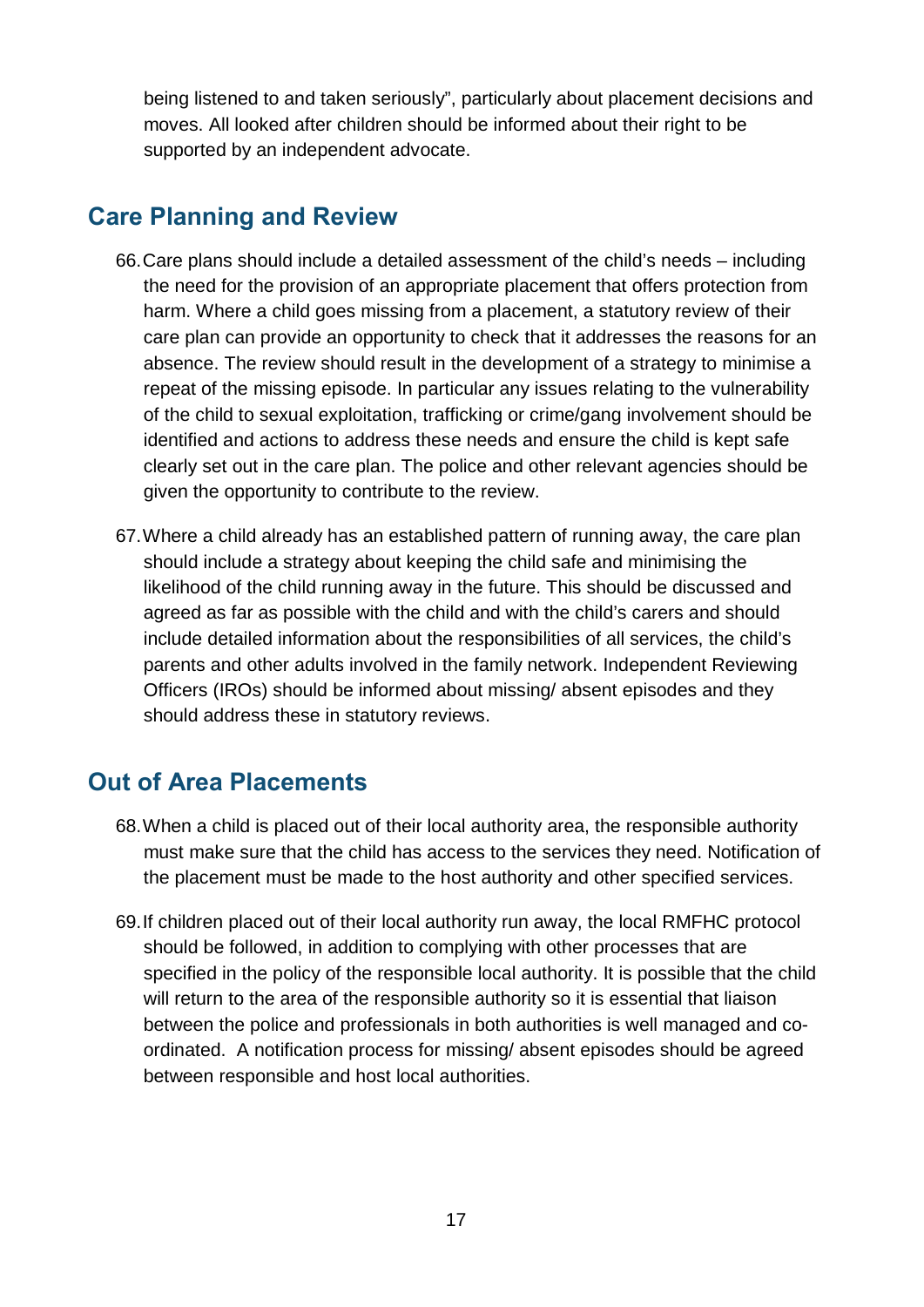#### <span id="page-17-0"></span>**Children's home's staff and foster carers**

- 70.Children's homes staff and foster carers should be trained and supported to offer a consistent approach to the care of children, including being proactive about strategies to prevent children from running away; and to understand the procedures that must be followed if a child goes missing.
- 71.The competence and support needs of staff in children's homes and foster carers in responding to missing from care issues should be considered as part of their appraisal and supervision.

#### <span id="page-17-1"></span>**National Minimum Standards – Looked After Children**

- 72.The National Minimum Standards (NMS) for Children's Homes and those for Fostering Services set out basic expectations about how providers should take account of the needs of the children who rely on their services. Standards concerned with protecting children from abuse and neglect, countering bullying, promoting of leisure opportunities, privacy and confidentiality, access to advocacy, and maintenance of familial contact are likely to be relevant to creating a constructive caring environment designed to minimise the likelihood that children will run away from their placements.
- 73.Registered children's homes providers are required to have quality assurance arrangements in place. As a minimum this will involve someone visiting the home at least once a month, either announced or unannounced, to observe the care provided, practice of staff, inspect compliance with regulations, systems and processes and the quality of the environment. The person undertaking the visits will wish to be satisfied that the home has an effective approach to behaviour management. The person visiting should routinely examine missing person's reports to check the home provides stable, secure and safe care. The visit must wherever possible include private interviews with children and young people living at the home (and if appropriate their parents, relatives or carers). Staff employed at the home must also be interviewed privately. A written report on the conduct of the home must be prepared after the visit and made available to Ofsted, the registered manager, and anyone else with responsibility for the management of the home.
- 74.The Children's Home Regulations and the require providers to have explicit procedures in place to be followed whenever a child has run away or is missing from their placement. This procedure must take into account police and local authority protocols for managing missing person's incidents in the area where the provision is located. The NMS specifies that staff should actively search for children and work with the police where appropriate.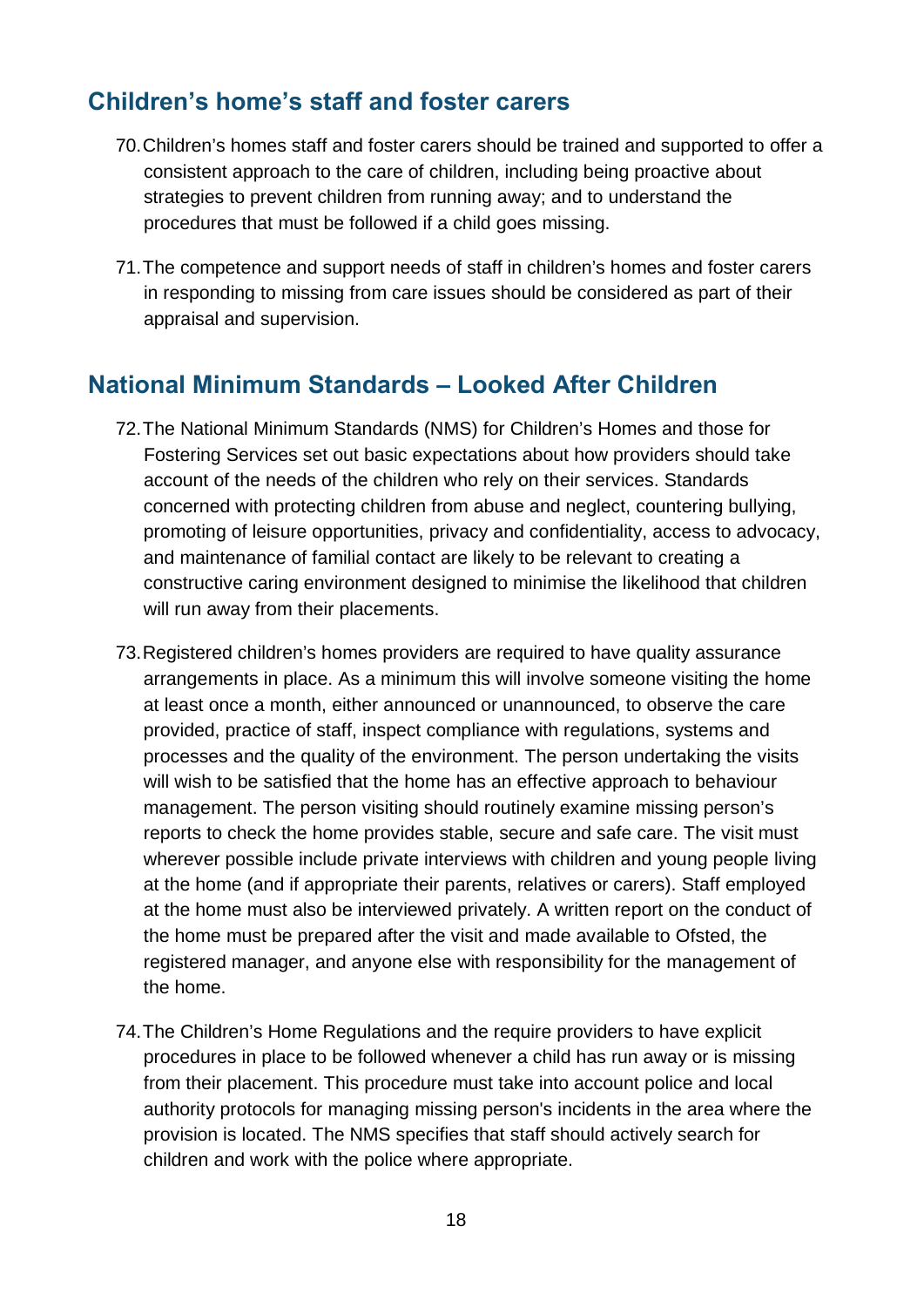75.On 1 April 2013 regulations came into force requiring Ofsted to disclose details of the locations of children's homes to local police forces to support the police in taking a strategic and operational approach to safeguarding children. This duty is in addition to the existing obligation for Ofsted to disclose this information to local authorities. A protocol published alongside the regulations sets out the responsibilities of the public authorities to use information about the location of children's homes only for the purposes for which it was disclosed; and to share it onward only where this is compatible with safeguarding children and promoting their welfare.

#### <span id="page-18-0"></span>**Care Leavers**

76.Care leavers, particularly 16 and 17 year olds, are vulnerable to sexual exploitation and may go missing from their home or accommodation. Local authorities must ensure that care leavers live in "suitable accommodation" as defined in Section 23B(10) of the Children Act 1989 and Regulations 9(2) of the Care Leavers Regulations. In particular young people should feel safe in their accommodation and the areas where it is located. Local authorities should ensure that pathway plans set out where a young person may be vulnerable to exploitation, trafficking or going missing, and put in place support services to minimise this risk.

#### <span id="page-18-1"></span>**When a looked after child runs away**

- 77.Whenever a child runs away from a placement, the foster carer or the manager on duty in the children's home is responsible for ensuring that the following individuals and agencies are informed within the timescales set out in the local RMFHC protocol:
	- $\blacksquare$  the local police;
	- $\blacksquare$  the authority responsible for the child's placement if they have not already been notified prior to the police being informed; and
	- parents and any other person with parental responsibility, unless it is not reasonably practicable or to do so would be inconsistent with the child's welfare.

Please see the accompanying document, *Statutory guidance on children who run away or go missing from care: Flowchart to accompany the statutory guidance.*

78.Local authorities may want to consider involving voluntary sector expertise as they may have already had involvement with the child or the child may be more receptive to them.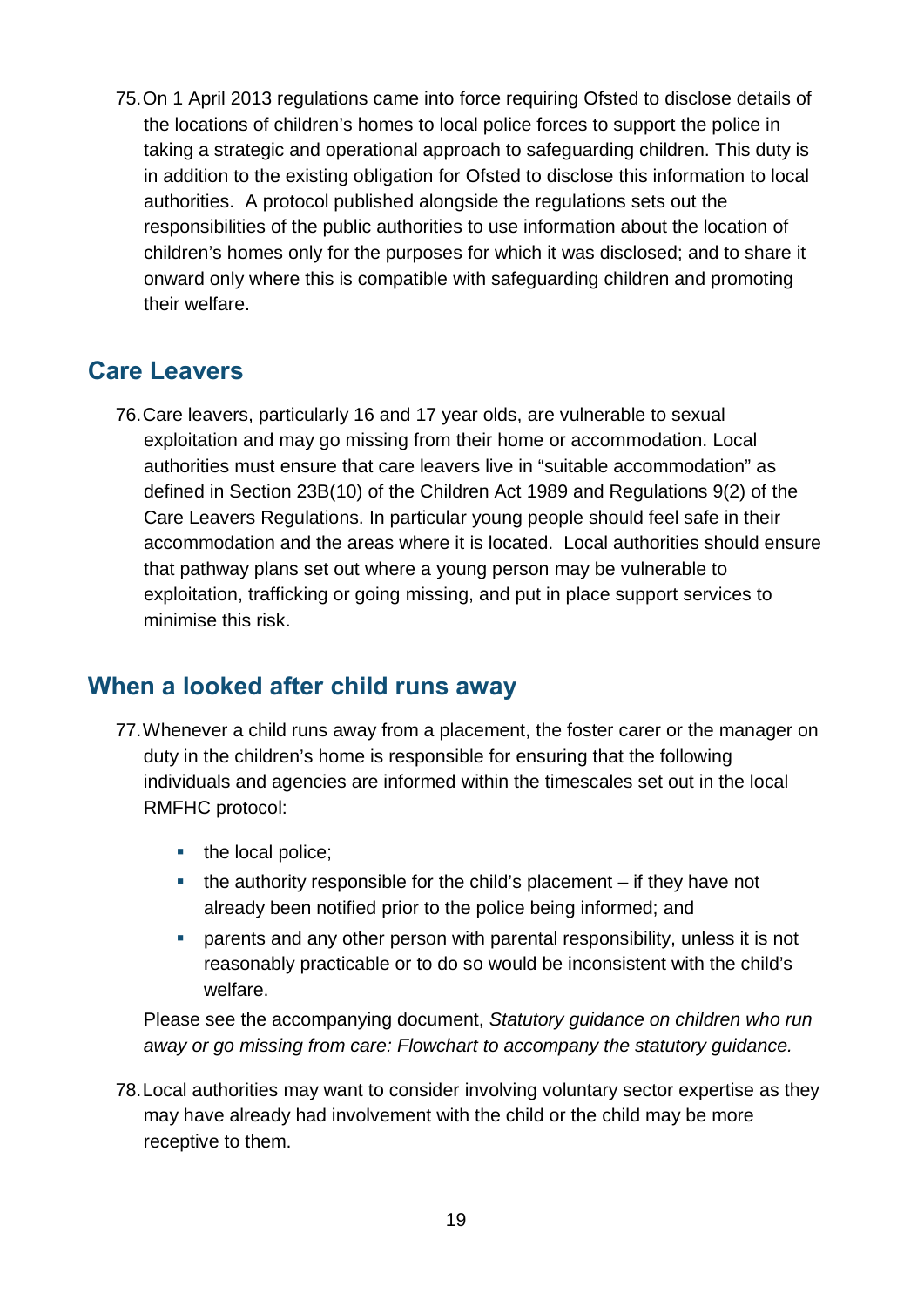#### <span id="page-19-0"></span>**Role of the Police**

79.The police will prioritise all incidents of missing children as medium or high risk (see Paragraph 42 above). Where a child is recorded as being absent, the details will be recorded by the police, who will also agree review times and any on-going actions with person reporting. Where a child is absent from their placement but their whereabouts are known, the police will consider these as child protection cases and respond to them accordingly. Their case will remain the subject of constant review, in collaboration with local authority children's services, particularly in the light of new information and changes in circumstances.

#### <span id="page-19-1"></span>**When a looked after child is found**

- 80.Where a child has run away from their placement, the responsible authority should ensure that plans are in place to respond promptly once the child is located. If the child is located but professionals are unable to establish meaningful contact, then the responsible authority should contact the police and consider the appropriate action to take.
- 81.In addition to safe and well checks and independent return interviews, care staff should inform the child's social worker and the independent reviewing officer that the child has returned.

#### <span id="page-19-2"></span>**Return to placement – Looked After Children**

- 82.When the child has been located, the local authority will be responsible for deciding whether the child's placement remains appropriate. The decision should be informed by discussions with the child and carers where appropriate. Arrangements will also need to be made for the child to have an Independent Return Interview. This will be in addition to any safe and well check carried out by the police.
- 83. Children's home staff or foster carers should continue to offer warm and consistent care when a child returns, and running away should not be viewed as behaviour that needs to be punished.
- 84.The need for safe and reliable care may be particularly significant for a child who faces pressure to run away from their placement as a result of circumstances beyond the control of their carers. In these circumstances, it will be even more important that the child's care and placement plans are kept up-to-date and include a strategy to reduce the pressure on the child to run away.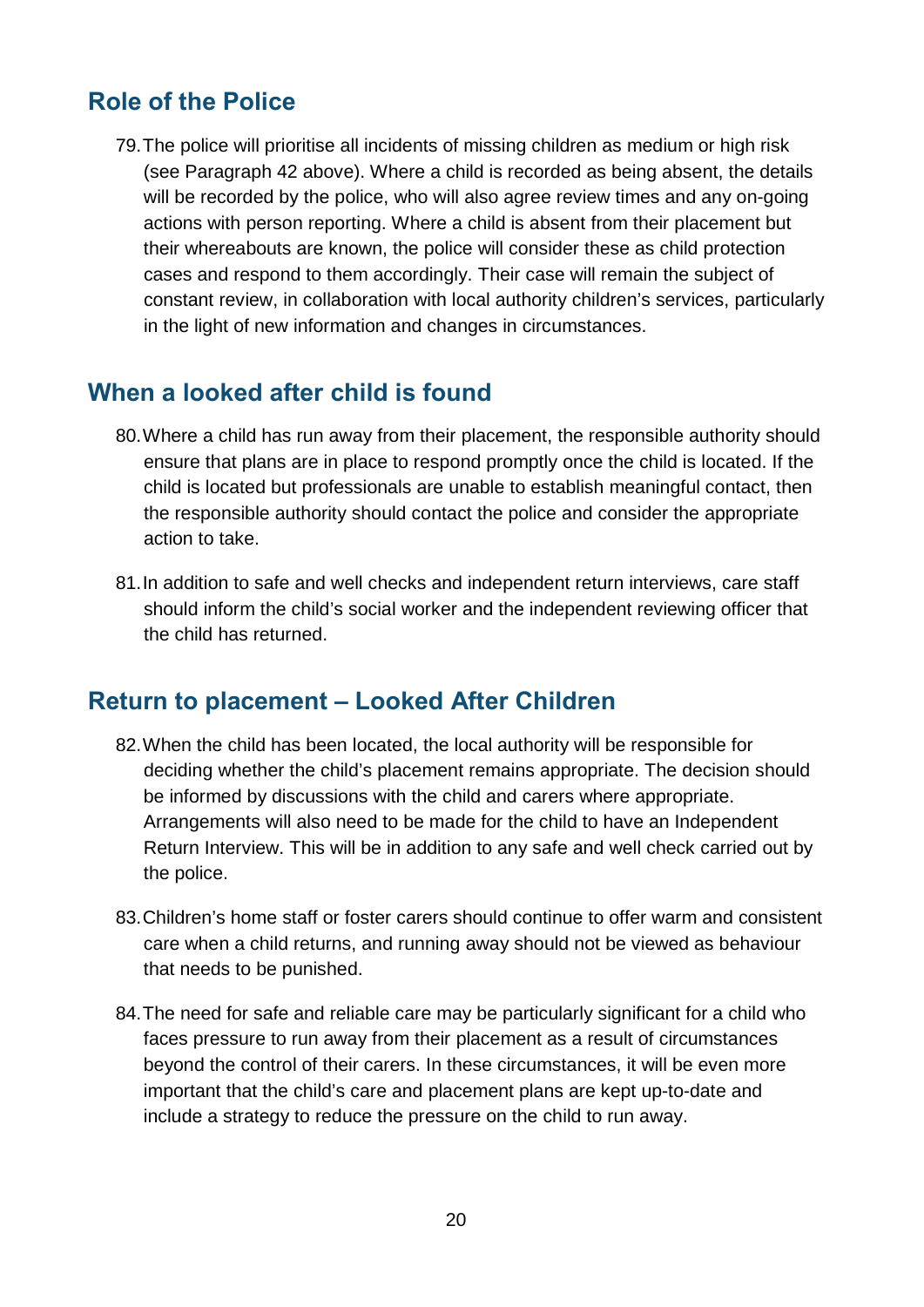# <span id="page-20-0"></span>**Looked After Children Who May Have Been Trafficked From Abroad**

- 85.Some of the children that local authorities look after may be unaccompanied asylum seeking children or other migrant children, and some of this group may have been trafficked into the UK and may remain under the influence of their traffickers even while they are looked after. Trafficked children are at high risk of going missing, with most going missing within one week of becoming looked after and many within 48 hours. Unaccompanied migrant or asylum seeking child who goes missing immediately after becoming looked after should be treated as children who may be victims of trafficking.
- 86.The assessment of need to inform the care plan will be particularly critical in these circumstances and should be done immediately as the window for intervention is very narrow. The assessment must seek to establish:
	- **•** relevant details about the child's background before they came to the UK;
	- an understanding of the reasons why the child came to the UK; and
	- an analysis of the child's vulnerability to remaining under the influence of traffickers.
- 87.In conducting this assessment it will be necessary for the local authority to work in close co-operation with the UK Human Trafficking Centre (UKHTC) and immigration staff who will be familiar with patterns of trafficking into the UK. Immigration staff should be able to advise on whether information about the individual child suggests that they fit the profile of a potentially trafficked child.
- 88.Provision may need to be made for the child to be in a safe place before any assessment takes place and for the possibility that they may not be able to disclose full information about their circumstances immediately. The location of the child should not be divulged to any enquirers until their identity and relationship with the child has been established, if necessary with the help of police and immigration services. In these situations the roles and responsibilities of care providers must be fully understood and recorded in the placement plan. Proportionate safety measures that keep the child safe and take into account their best interests should also be put in place to safeguard the child from going missing from care or from being re-trafficked.
- 89.It will be essential that the local authority continues to share information with the police and immigration staff, concerning potential crimes against the child, the risk to other children, or other relevant immigration matters.
- 90.'Safeguarding Children Who May Have Been Trafficked' contains practical guidance for agencies which are likely to encounter, or have referred to them,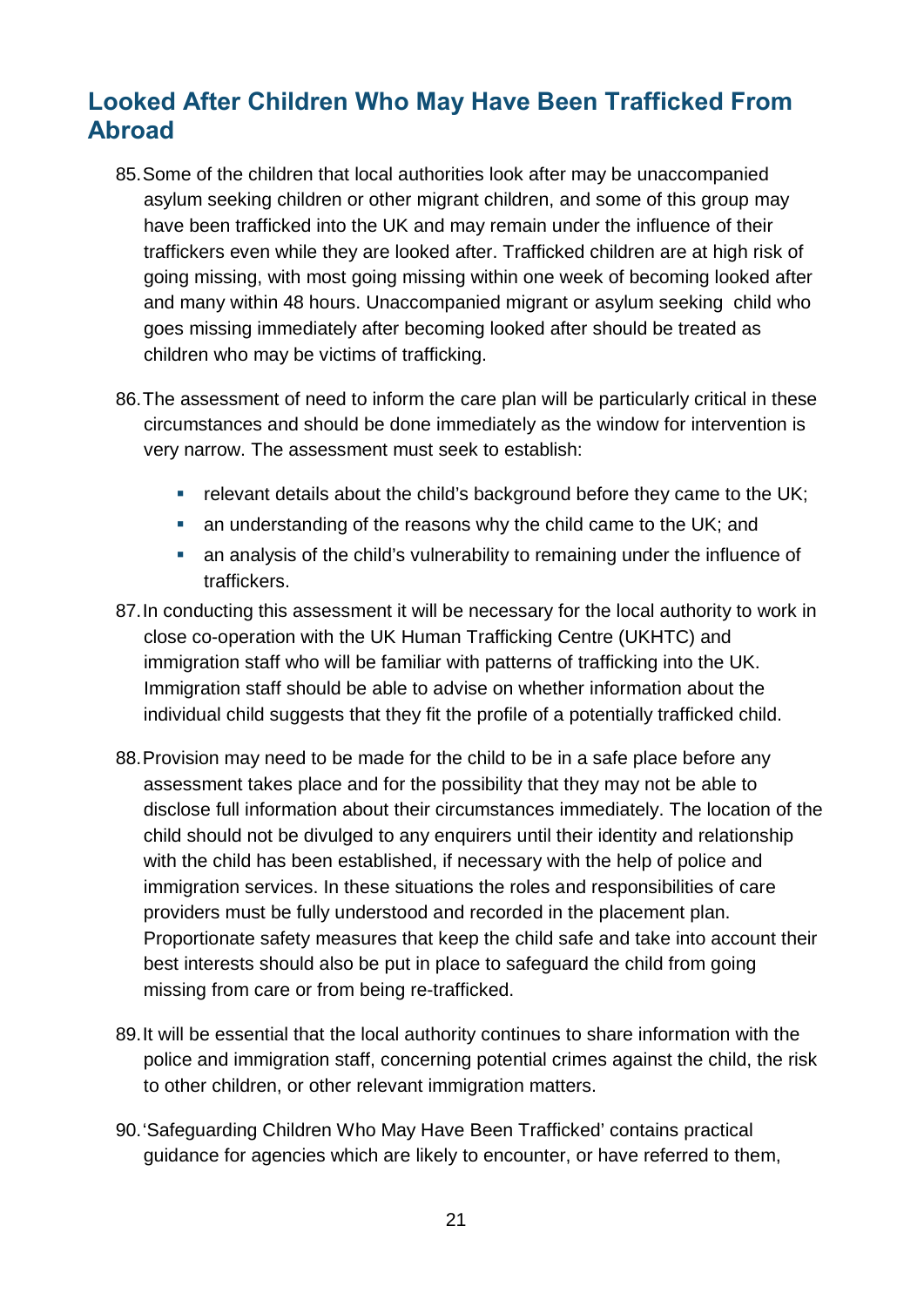children and young people who may have been trafficked. Where it is suspected that a child has been trafficked, they should be referred by the local authority into the UK's victim identification framework, the National Referral Mechanism (NRM). The Trafficked Children Toolkit, developed by the London Safeguarding Children Board, has been made available to all local authorities to help professionals assess the needs of these children and to refer them to the NRM.

91.The NSPCC Child Trafficking Advice Centre (CTAC) provides specialist advice and information to professionals who have concerns that a child or young people may have been trafficked. CTAC can be contacted at free phone number: 0800 107 7057, or by email at [CTAC@nspcc.org.uk.](mailto:CTAC@nspcc.org.uk)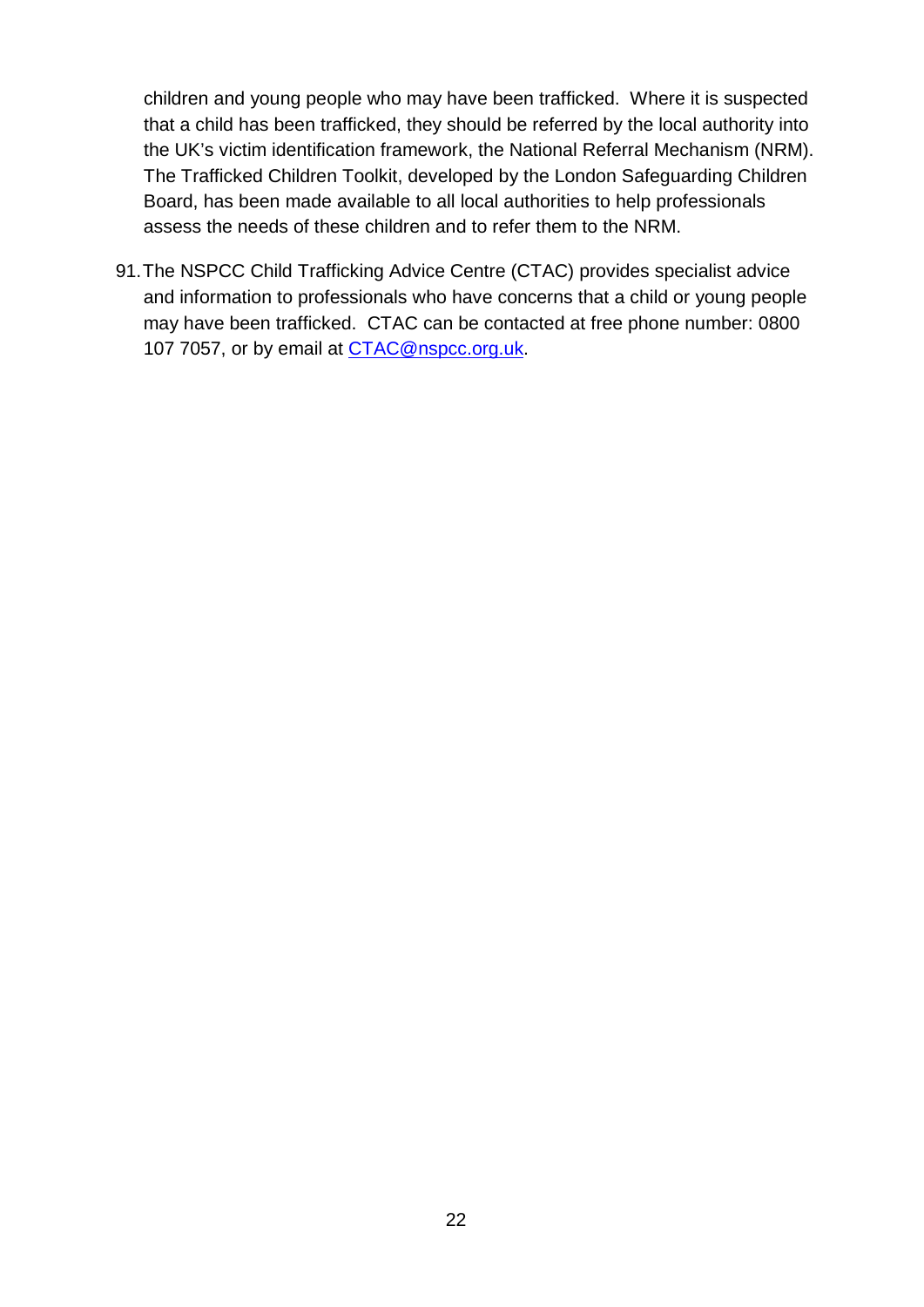# <span id="page-22-0"></span>**Annex A**

# <span id="page-22-1"></span>**Checklist for local authorities**

This is a short checklist that local authorities may find helpful to refer to the relevant paragraph in the guidance.

| <b>Checklist</b>                                                                                                                                                                                                                                                                                                                   | Paragraph                        |
|------------------------------------------------------------------------------------------------------------------------------------------------------------------------------------------------------------------------------------------------------------------------------------------------------------------------------------|----------------------------------|
| Do you have a lead manager in place with strategic responsibility for<br>children or young people who run away or go missing?                                                                                                                                                                                                      | 20, 21                           |
| Does your LSCB have in place systems to monitor prevalence of and<br>the responses to children and young people who go missing including<br>gathering data from Board partners and other local stakeholders in order<br>to understand trends, and patterns, especially in cases of a child or<br>young person who is looked after? | 19, 26 - 27                      |
| Do you have a Runaway and Missing From Home and Care Protocol<br>(RMFHC Protocol)?                                                                                                                                                                                                                                                 | $20, 28 - 29$                    |
| Do you have a clear definition of a child or young person who has run<br>away?                                                                                                                                                                                                                                                     | $8 - 17$                         |
| Do you have effective partnerships with the voluntary sector, relevant<br>specialist services and information about national level resources i.e.<br>helpline for missing children?                                                                                                                                                | 60, 78, 91                       |
| Do you have effective working relationships with your local police force?                                                                                                                                                                                                                                                          | 24, 29, 66,<br>67, 69, 77,<br>79 |
| Do you have support services in place for children, young people and<br>their families?                                                                                                                                                                                                                                            | 35,76                            |
| Are children and young people able to access support services before,<br>during or after running away?                                                                                                                                                                                                                             | 35,76                            |
| Do you have a strategy to deal with repeat runaways?                                                                                                                                                                                                                                                                               | $55 - 59$                        |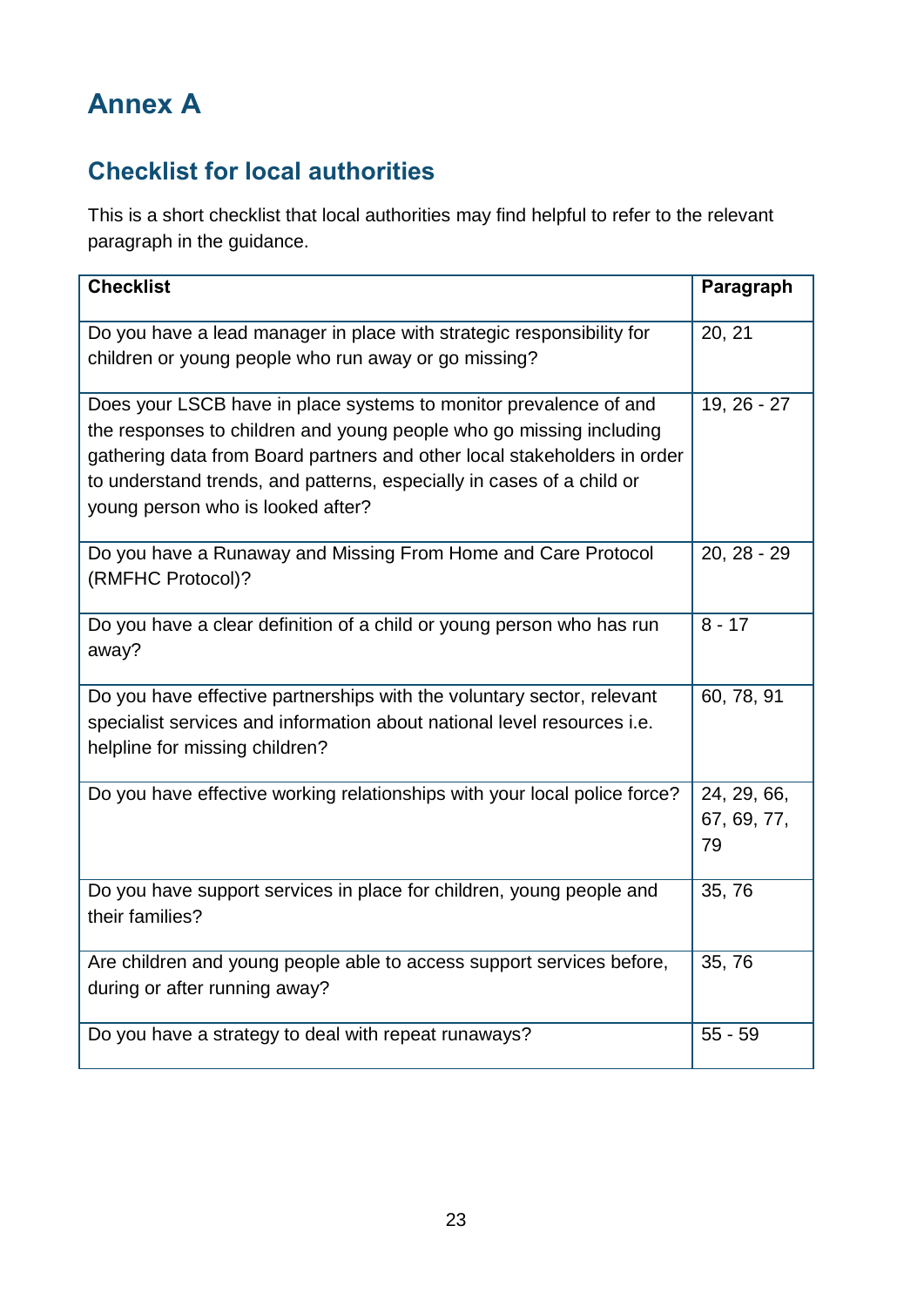# <span id="page-23-0"></span>**Annex B**

# <span id="page-23-1"></span>**Associated resources**

- Working Together to Safeguard Children and related statutory guidance (2012) (being revised) [http://www.education.gov.uk/consultations/index.cfm?action=consultation](http://www.education.gov.uk/consultations/index.cfm?action=consultationDetails&consultationId=1839&external=no&menu=1) [Details&consultationId=1839&external=no&menu=1](http://www.education.gov.uk/consultations/index.cfm?action=consultationDetails&consultationId=1839&external=no&menu=1)
- ACPO guidance<http://www.acpo.police.uk/documents/crime/2011/201103CRIIMP02.pdf>
- Safeguarding Children and Young People from Sexual Exploitation (2009) [https://www.education.gov.uk/publications/standard/publicationDetail/Page](https://www.education.gov.uk/publications/standard/publicationDetail/Page1/DCSF-00651-2009) [1/DCSF-00651-2009](https://www.education.gov.uk/publications/standard/publicationDetail/Page1/DCSF-00651-2009)
- **Tackling child sexual exploitation action plan** (2011) [http://www.education.gov.uk/childrenandyoungpeople/safeguarding/safegu](http://www.education.gov.uk/childrenandyoungpeople/safeguarding/safeguardingchildren/a00200288/tackling-child-sexual-exploitation-action-plan) [ardingchildren/a00200288/tackling-child-sexual-exploitation-action-plan](http://www.education.gov.uk/childrenandyoungpeople/safeguarding/safeguardingchildren/a00200288/tackling-child-sexual-exploitation-action-plan)
- What to do if you suspect a child is being sexually exploited. A step-by-step guide for frontline practitioners (June 2012) [www.education.gov.uk/tackling-child-sexual-exploitation](http://www.education.gov.uk/tackling-child-sexual-exploitation)
- **Missing Children and Adults strategy** (2011)<http://www.homeoffice.gov.uk/publications/police/missing-persons-strategy>
- Child Exploitation and Online Protection Centre (CEOP) website <http://www.ceop.police.uk/missing/>
- Railway Children Reach model which looks at before, during and after incidents (RMFHC) <http://www.railwaychildren.org.uk/article.asp?id=654>
- ChildLine <http://www.childline.org.uk/pages/home.aspx>
- **NSPCC National Child Trafficking Advice and Information Line** (CTAIL) [http://www.nspcc.org.uk/Inform/research/ctail/ctail\\_wda84866.html](http://www.nspcc.org.uk/Inform/research/ctail/ctail_wda84866.html)
- **NSPCC ChildLine number (telephone: 0800 1111)** [http://www.nspcc.org.uk/what-we-do/the-work-we-do/childline-services/childline](http://www.nspcc.org.uk/what-we-do/the-work-we-do/childline-services/childline-services-hub_wdh90503.html)[services-hub\\_wdh90503.html](http://www.nspcc.org.uk/what-we-do/the-work-we-do/childline-services/childline-services-hub_wdh90503.html)
- Safeguarding Children Who May Have Been Trafficked Guidance (2011) [https://www.education.gov.uk/publications/standard/publicationDetail/Page](https://www.education.gov.uk/publications/standard/publicationDetail/Page1/DFE-00084-2011) [1/DFE-00084-2011](https://www.education.gov.uk/publications/standard/publicationDetail/Page1/DFE-00084-2011)
- Coalition for the Removal of Pimping (CROP) UK http://www.cropuk.org.uk/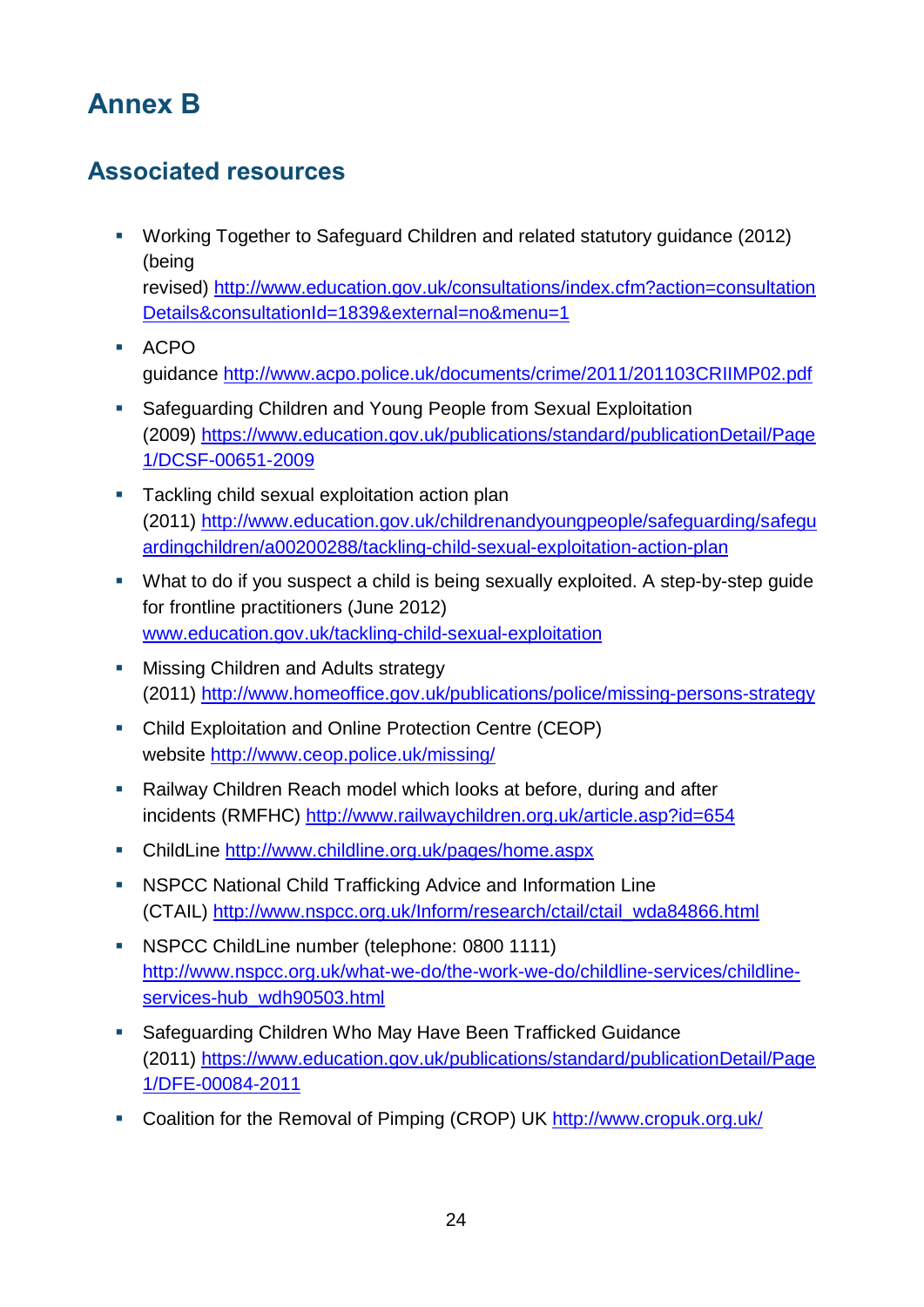Joint statutory guidance, DCLG and DfE 'Provision of Accommodation for 16 and 17 year old young people who may be homeless and/or require accommodation' (April

2010) [http://www.communities.gov.uk/publications/housing/homelesssixteenseven](http://www.communities.gov.uk/publications/housing/homelesssixteenseventeen) [teen](http://www.communities.gov.uk/publications/housing/homelesssixteenseventeen)